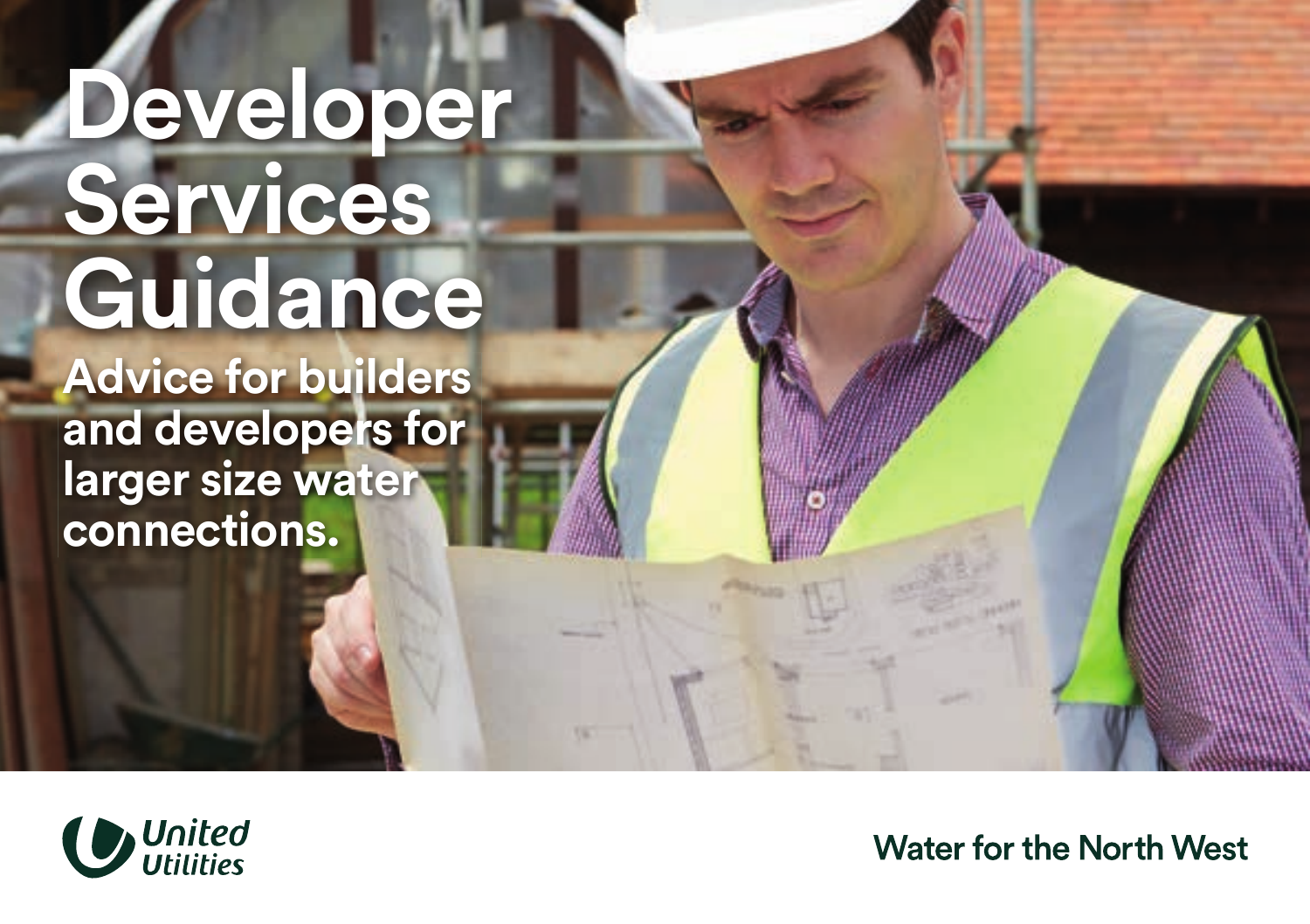# **Contents**

This booklet provides advice on what to do if you require a water supply for your new development. The information is suitable for developers/ house builders and explains what you need to do to apply for a water connection as well as important information on how to lay water pipes.

### **We understand how important it is to get the water supply at the right time in your development** 3 **How long can a water connection take?** 4 **Laying your pipework Example 2018 5-6 Ducting and insulating your pipework** 7-8 **Water meters** 9 **Internal meter installation** 10 **External meter installation – wall-mounted box** 11

#### **Other considerations and uses**

| <b>Multi occupancy premises</b>                                         | $12 - 13$       |
|-------------------------------------------------------------------------|-----------------|
| <b>Multi occupancy meters</b>                                           | 14              |
| UUW 63mm commercial connection with 25mm/40mm<br>in-line internal meter | 15              |
| Commercial connection with a 50mm and above<br>in-line internal meter   | 16 <sup>1</sup> |
| <b>Fire main specification</b>                                          | 17              |
| <b>Contaminated land</b>                                                | 18              |
| <b>Temporary building supplies and standpipes</b>                       | 19              |
| Agricultural/animal drinking water trough                               | 20              |
| <b>Fire supplies</b>                                                    | 21              |
| Inspecting your pipework                                                | 22              |
| What information do we need from you?                                   | 23              |
| <b>Chlorinating your pipework</b>                                       | 24              |
| <b>Pressure testing your pipework</b>                                   | 25              |
| When are you ready for connection?                                      | 26              |
| <b>FAQs</b>                                                             | 27-29           |
| We're here if you need us                                               | 30              |
| Your feedback is important to us                                        | 31              |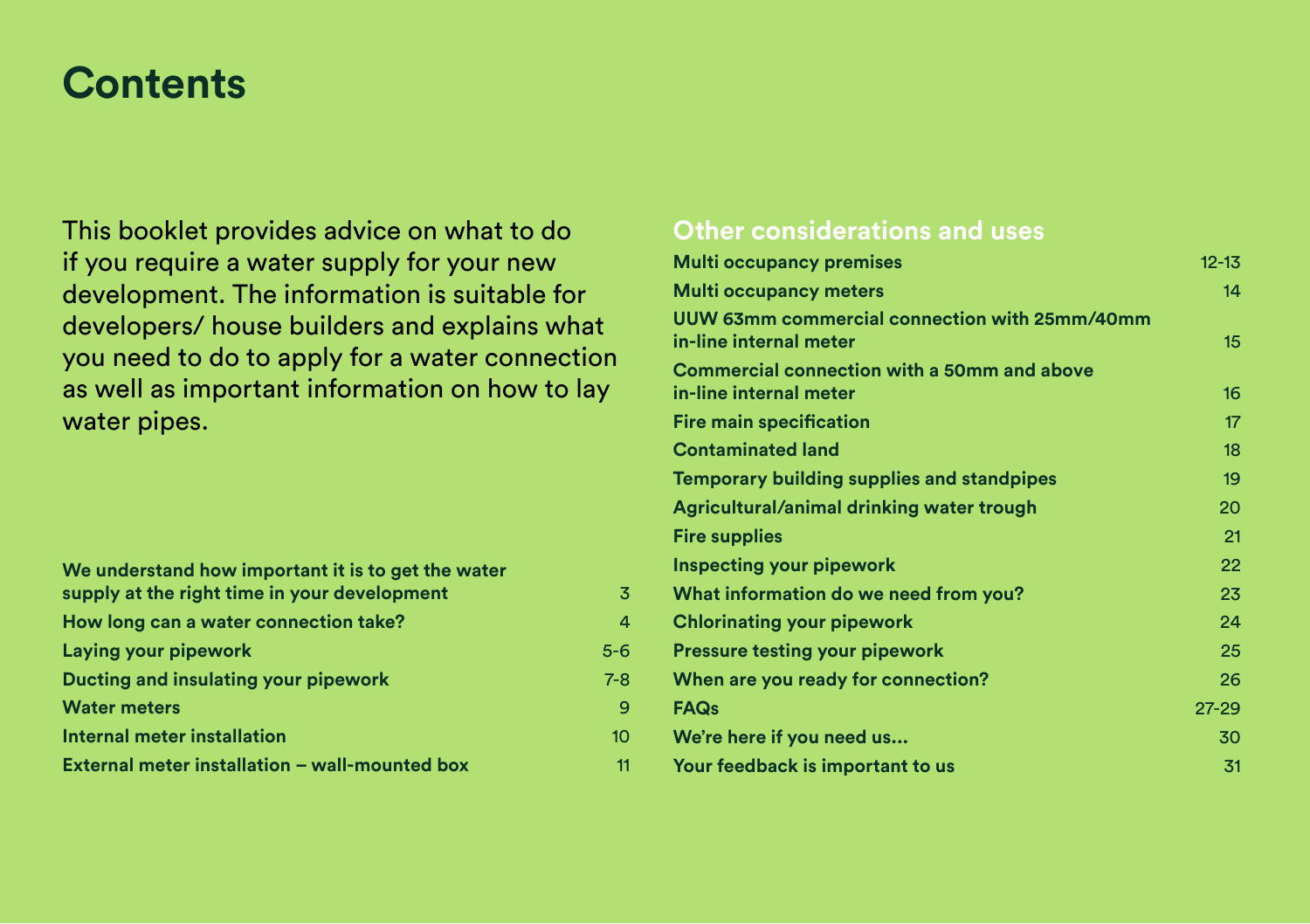# **We understand how important it is to get the water supply at the right time in your development**

Here is a quick step-by-step guide to help make sure your project runs smoothly

#### **STEP 1**

**Before you apply**  Have you got the relevant planning permission (if required)? You will need this to go ahead with your application.



#### **STEP 2 Complete an application form for a new water supply**  Send it to us together with the application fee.

We'll call you to discuss your application and then we'll survey your site.

#### **QUICK TIP**

£

Please make sure you let us know when you require your water connection at application stage.

#### **Green icons indicate actions you will need to take.**

**Blue icons indicate actions we will take.**

**Gold icons indicate when payments need to be made.**

# **STEP 3**

#### **Quote**

Within 28 calendar days we'll send you the estimate for the work or a fixed price quote. We'll also send a site plan showing the water main your house will be connected to, and information on where you should lay the water pipes on your property.

We'll call you to discuss the survey and explain the costs, and answer any questions you may have.

#### **STEP 4**

**Accept quote** 

If you're happy with the ............ quote, return your quote acceptance form or call us and let us know.

#### **STEP 7**

#### **Let us know you're ready for us to start work**

You can call us or return your request for work form that will be sent with your quote.

We'll call you to arrange a time to do the work; this is normally within 21 calendar days or on another agreed date.



#### **STEP 6**

**Water pipe inspection** We may need to check the water pipe you've laid.

If we need to do this, we'll call you to make an appointment.

#### **STEP 5**

#### **Lay the water pipes on your property**

This will need to be done so we can connect your water supply; you would normally use a plumber to do this.

Just let us know when the work has been done.

#### **STEP 8**

**Connecting your supply and installing the meter** 

We'll connect your water supply and fit the meter. We'll also fill in any holes or trenches we've dug to lay the water pipes.

**STEP 9 When all the work is done we'll send the invoice to you**

£

We'll then call you to check you're happy with everything.

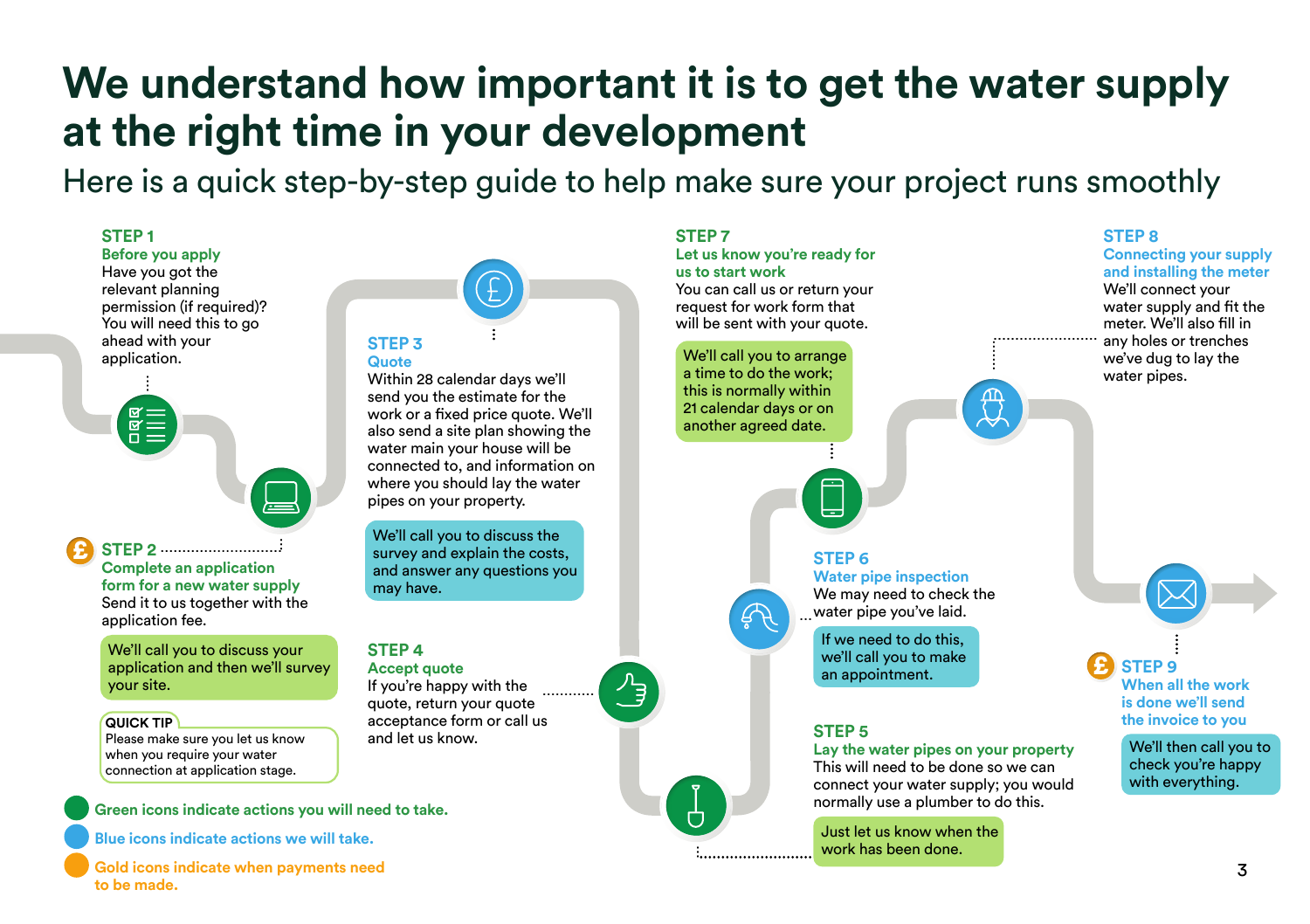# **How long can a water connection take?**

### Timescales for connection

On the right there are some examples of common timescales for a water connection – but it's really important that you complete some key tasks before we can plan your connection in.

This booklet also includes a more detailed guide on how to lay your pipework and advice on ensuring your internal fixtures and fittings are correct.



Apply for your new water connection and pay your application fee. We will then carry out a survey on site, send you a quotation and offer a visit from one of our inspectors to give you some on-site expert advice.

#### $\overline{\mathsf{res}}$ **Accept your 2 quotation**

Once we issue your quote, please check that everything is correct and return your signed acceptance as soon as possible.

# **1** Application **1 2 Constantion 1 3** Lay your pipework

Before we can connect your water supply you'll need to complete all work required on site. Please reference your specification drawings and quote report when carrying out these works.



### **21 days**

Once we've received all of the information outlined in your quote report, we'll make the connection and install the meters. We aim to do this within 21 calendar days, subject to any traffic management restrictions which will be detailed in your quote.



#### **Three months We may need to**

**close the road** Closing the road



allows us to safely dig to reach our water main. We need to provide the local highway authority notice of our work and be granted a permit to close the road, which can take three months.

It is important that you let us know as soon as possible when you will need your connection by, so we can start advanced planning with the highways authority to prevent any delays to your development.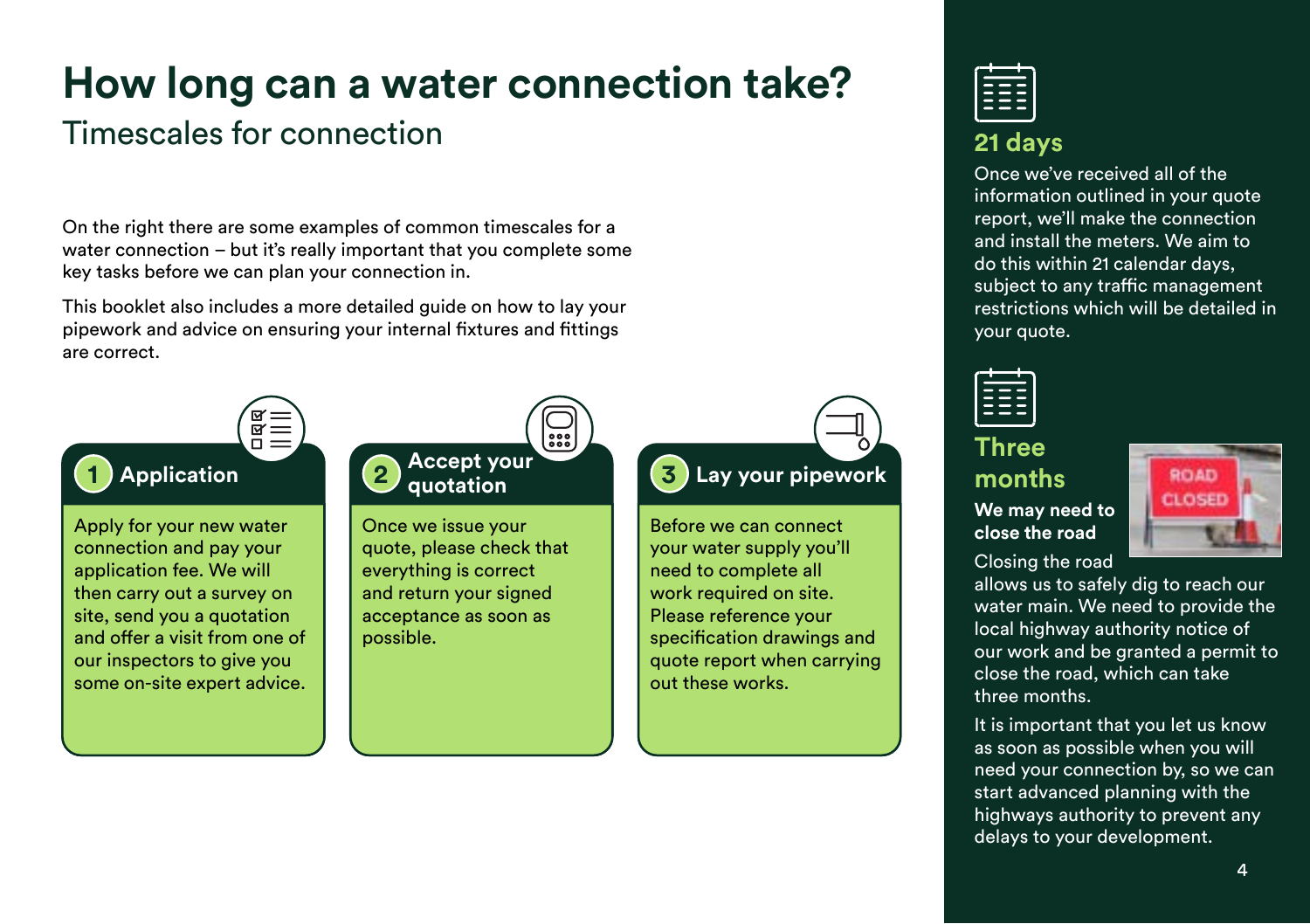# **Laying your pipework**

### Some important information when laying your pipework

**Quick tip!**

Please make sure you refer to your spec drawings and quote before laying your pipework.

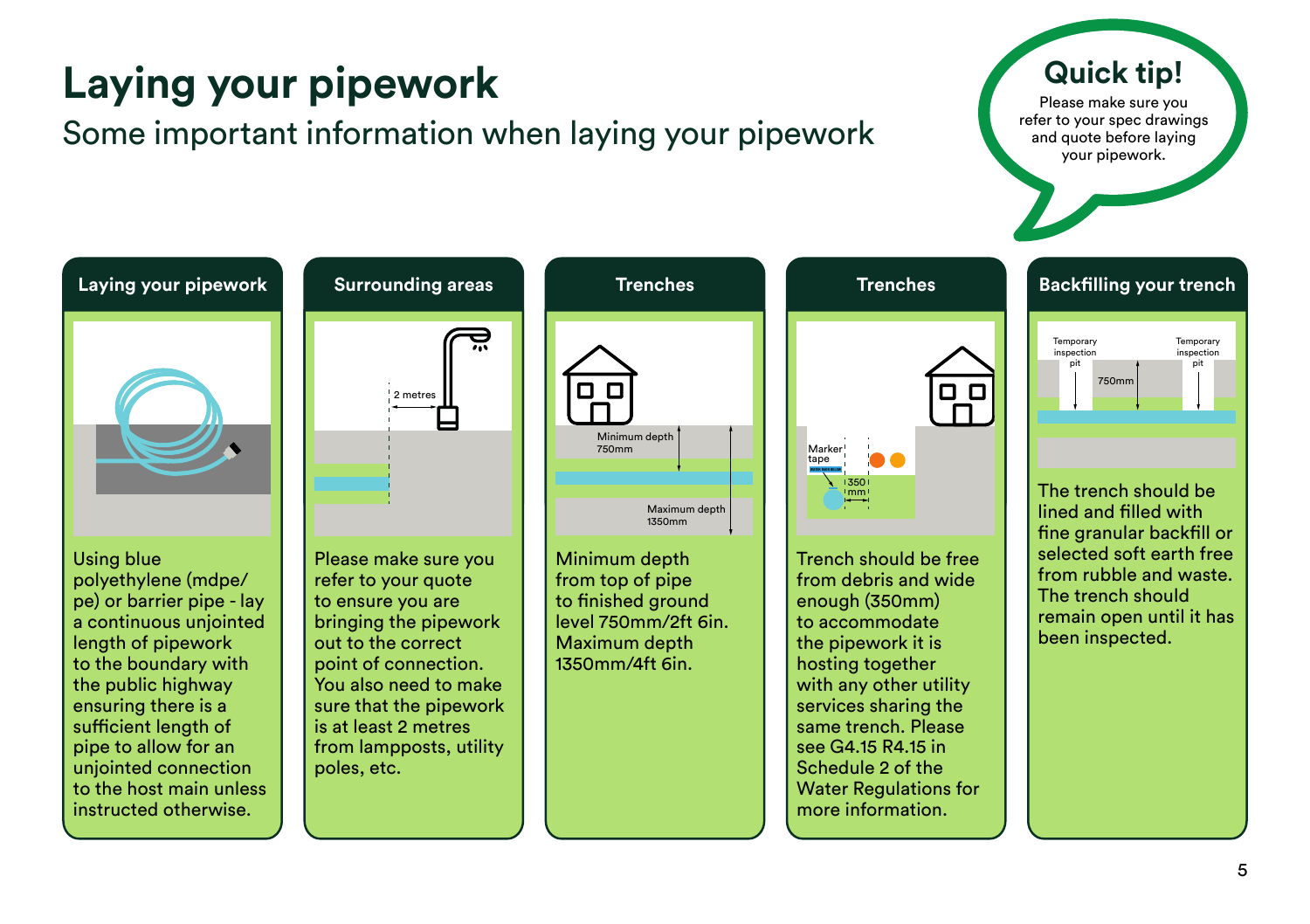# **Laying your pipework continued**

### Some important information when laying your pipework

**Quick tip!** All service pipe installations must be flushed and free from debris before the meter is installed.



The mesh must be visible on site at inspection, and is to be installed approximately 350mm below finished ground level.



The service pipe must be clearly labelled at the boundary with the correct plot number/property number. This is necessary in order to ensure correct billing information.



The supply pipe must be sealed with a mechanical watertight stop end to prevent the ingress of debris.

**Important:** Tape, bungs or plastic bags are not an acceptable seal due to risk of contamination.



the next page.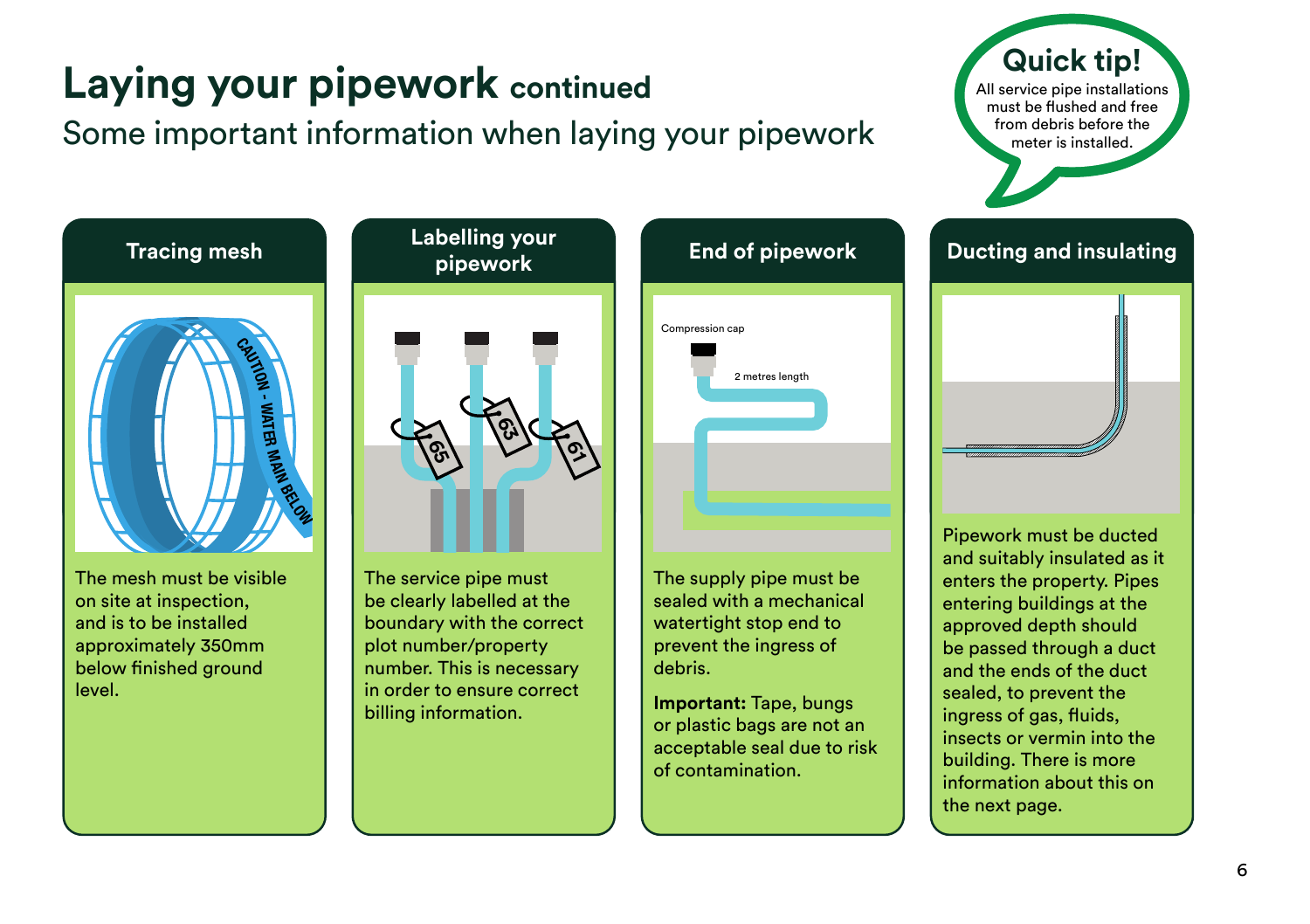# **Ducting and insulating your pipework**

### There may be scenarios where you need to insulate your pipework before you duct it.

It is essential that pipes entering buildings below ground level are sealed against the entry of gas, fluids, insects or vermin, as shown in diagrams 1, 2 and 3.

Where the incoming pipe enters the building:

#### **Ducts (usually solid plastic)**

- Pipes entering buildings at the approved depth should be passed through a solid duct (not land drainage) and the ends of the duct sealed, to prevent the ingress of gas, fluids, insects or vermin into the building.
- Ducting should be sized to accommodate the service pipe with insulation. If the duct is extended away from the footings of the building it should either be blue or identified with blue pipe ID tape, to be spiral wrapped around the duct for the length of the installation.
- Joints/fittings cannot be used on the supply pipe when inside a duct.
- The duct can be sealed with plastic caps or any readily removable sealant that is not oil based.
- 25mm and 32mm insulated supply pipes can ordinarily fit into a 100mm (4 inch) duct. 63mm can ordinarily fit into a 150mm (6 inch duct) with a slow radius bend. If no bend is required, i.e. cellar/basement, then a 100mm duct should be sufficient.
- Ducts should be sized to allow pipes to be readily removable for maintenance and repair.
- Requirements may vary due to differing wall designs and construction methods.



#### **Diagram 1:**

Vertical pipe in duct less than 750mm from external face of wall. Insulation is required.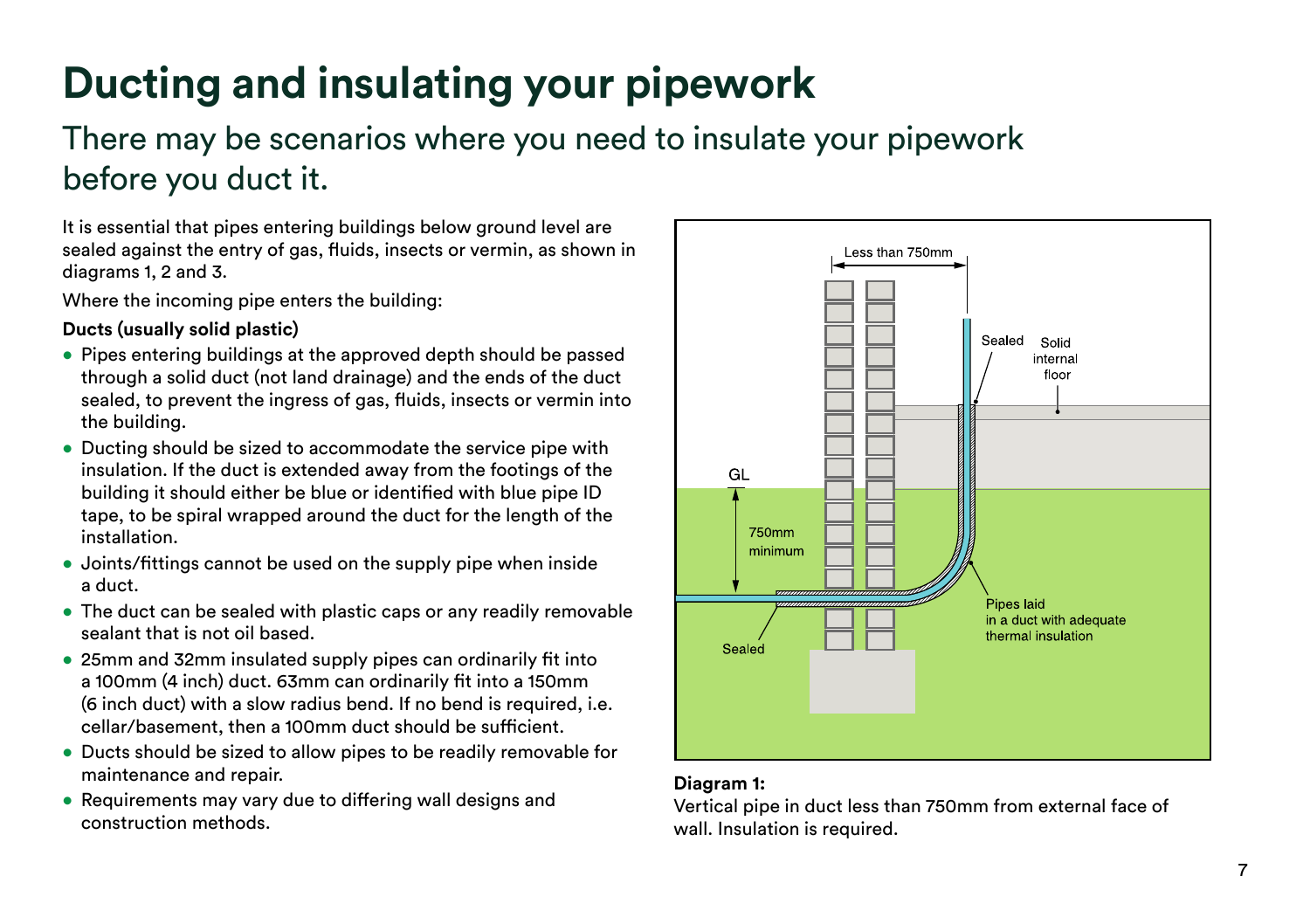# **Ducting and insulating your pipework continued**



#### **Diagram 2:**

Vertical pipe in duct greater than 750mm from external face of wall.



#### **Diagram 3:**

Vertical pipe in duct any distance from the external face of wall where entry to building is through a suspended floor with air void below (insulation is always required).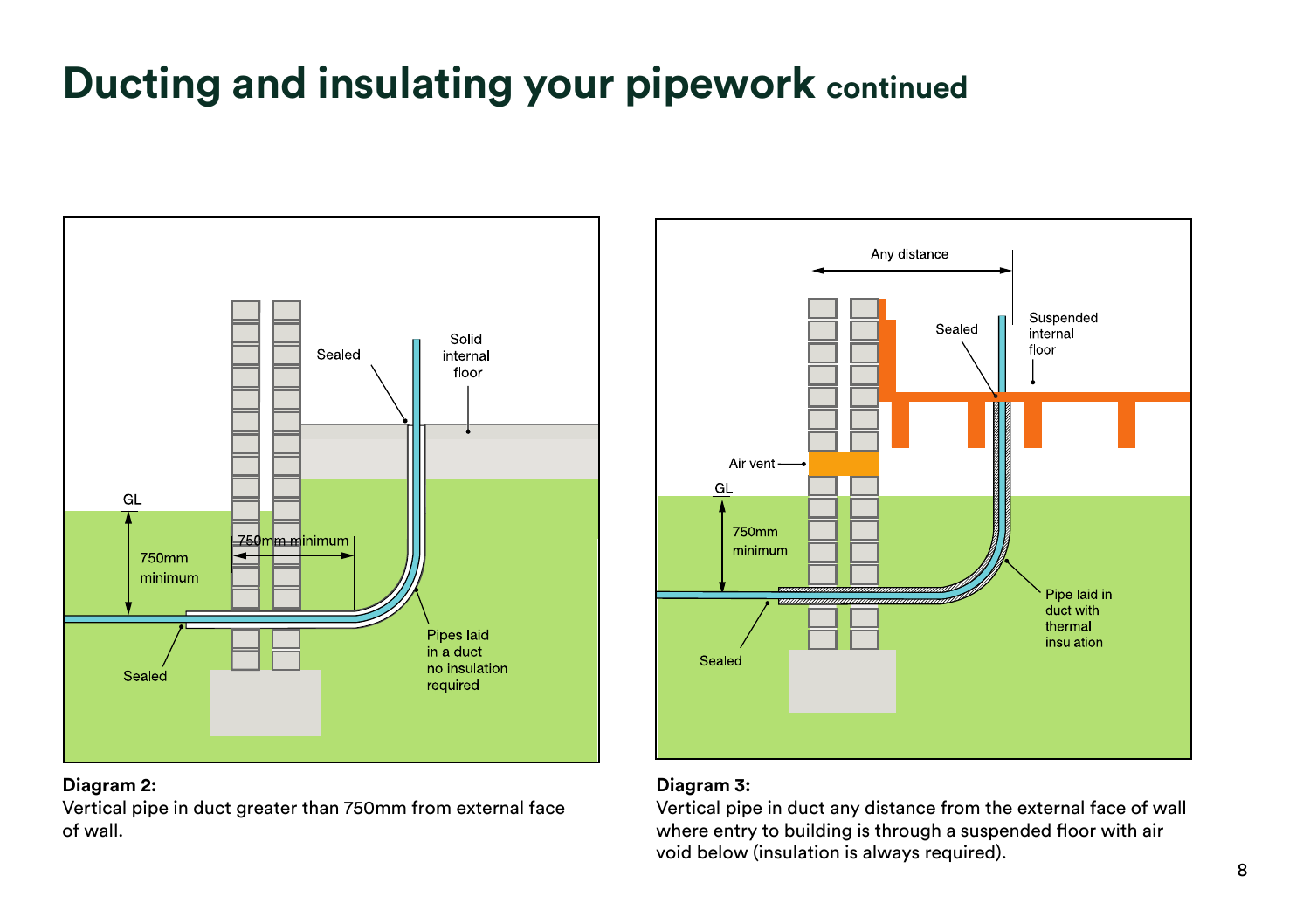# **Water meters**

Whenever we need to fit a new meter or replace an old one, we use versions called Automated Meter Readers (AMR).

### **How it works**

As the name suggests, these new and improved meters can be read by us remotely and automatically without the need for us to disturb you in your home. Our AMR meters transmit data using radio frequencies which are picked up by our meter reading devices as they drive past your home.

Since 1990, every newly-built property has had a water meter installed.

From 1 April 2010, it is United Utilities Water policy that all new standard connections will have meters that are capable of being remotely read. This means access to the property is not needed to obtain a meter reading, meaning that we can install meters in locations that are more accessible to customers and avoid issues usually associated with traditional meter installations in the footpath or boundary.

#### **Some important information regarding the meter for your development:**

- Please ensure you refer to your quote and report as to where your meter will be fitted
- Don't fit your own meter.
- It is really important that before your connection the manifold is in place ready for the water meter to be installed.
- $\bullet$  Once we have fitted the meter, please do not remove it.
- • **All water meters used on new connections will be sourced from United Utilities.**

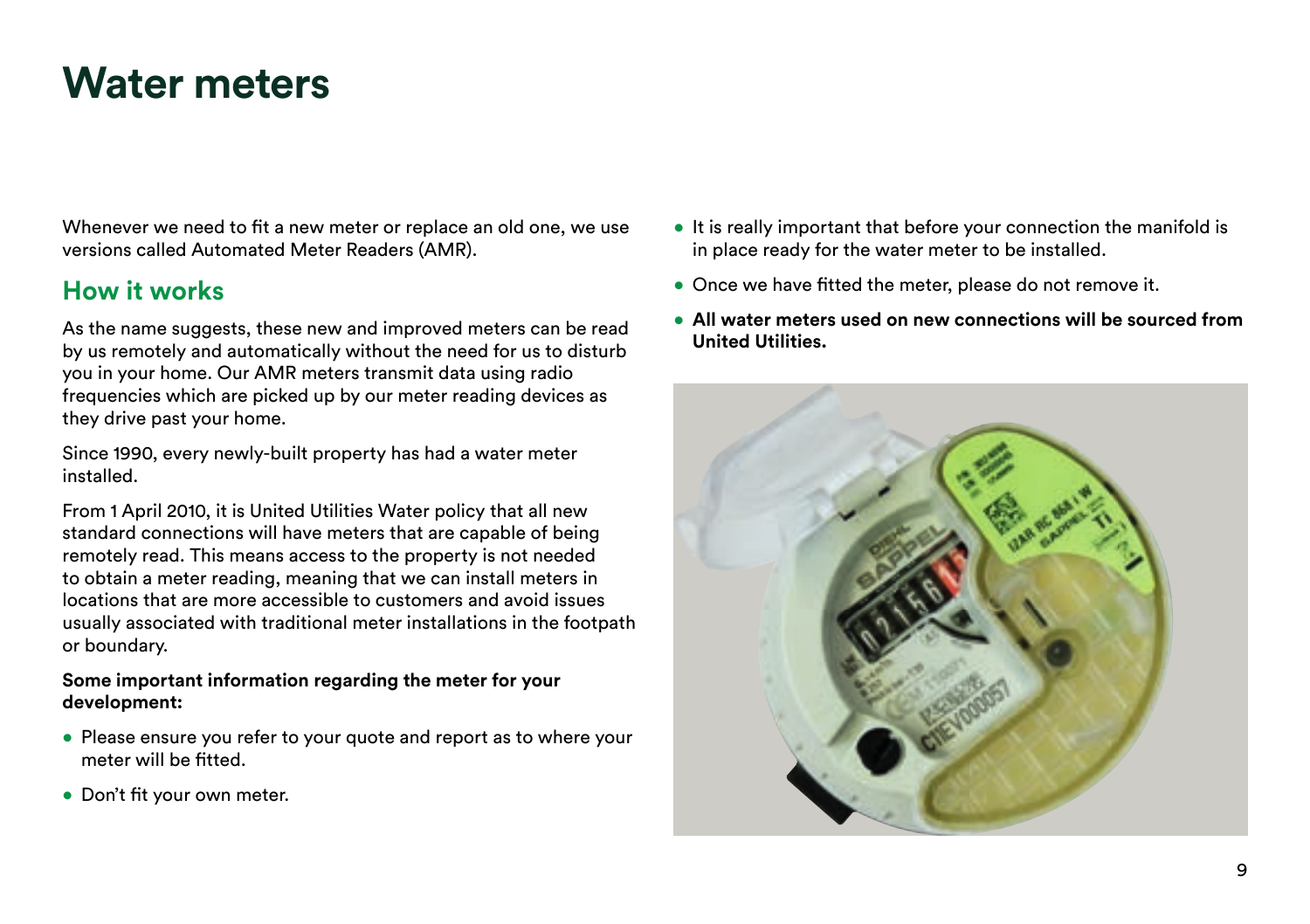# **Internal meter installation**

The water meter should be located within the property at the point of entry.

You must install a suitably approved concentric meter housing on the supply pipe at the point of entry, directly above the stop tap. The meter housing must be able to accommodate the installation of a class D meter. Please note: some housings may require a conversion insert. Check with your supplier.

The pipework must be securely fixed to allow the meter to be screwed into the meter housing. A gap of 160mm x 110mm must be left clear directly around the adaptor to accommodate the Meter housing.



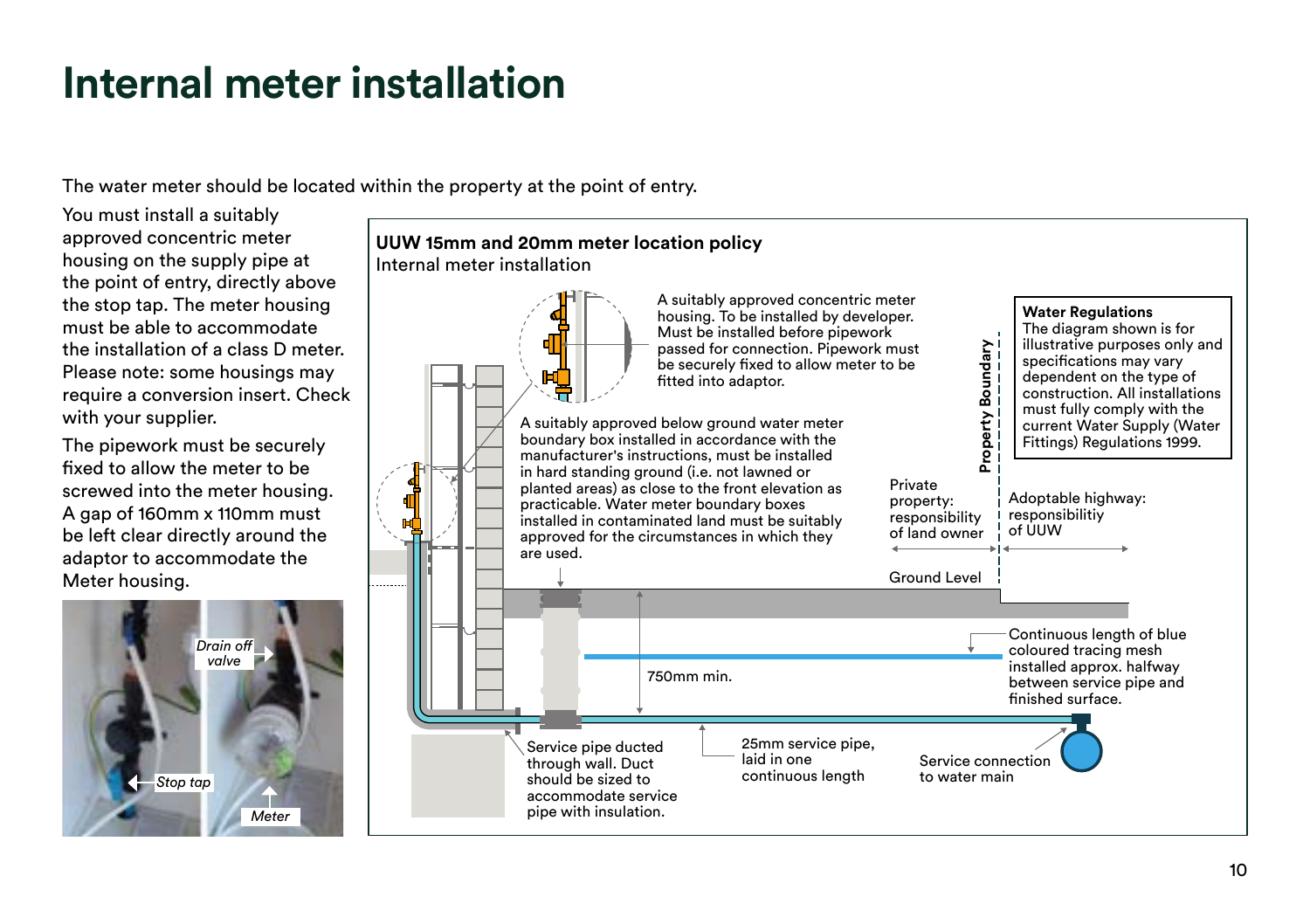# **External meter installation – wall-mounted box**

The water meter is located within an approved meter box that is *mounted directly* to the wall.

The meter box can be installed on any elevation of the property and must comply with the specific manufacturer's installation specifications.

No *additional* external control is required.

Ensure **on-wall box** with insulated ducting is installed on the external elevation of the property and an insulated duct through the wall. Pipework to be ducted and appropriately insulated down to 750mm.



*Wall mount box in situ and insuduct*

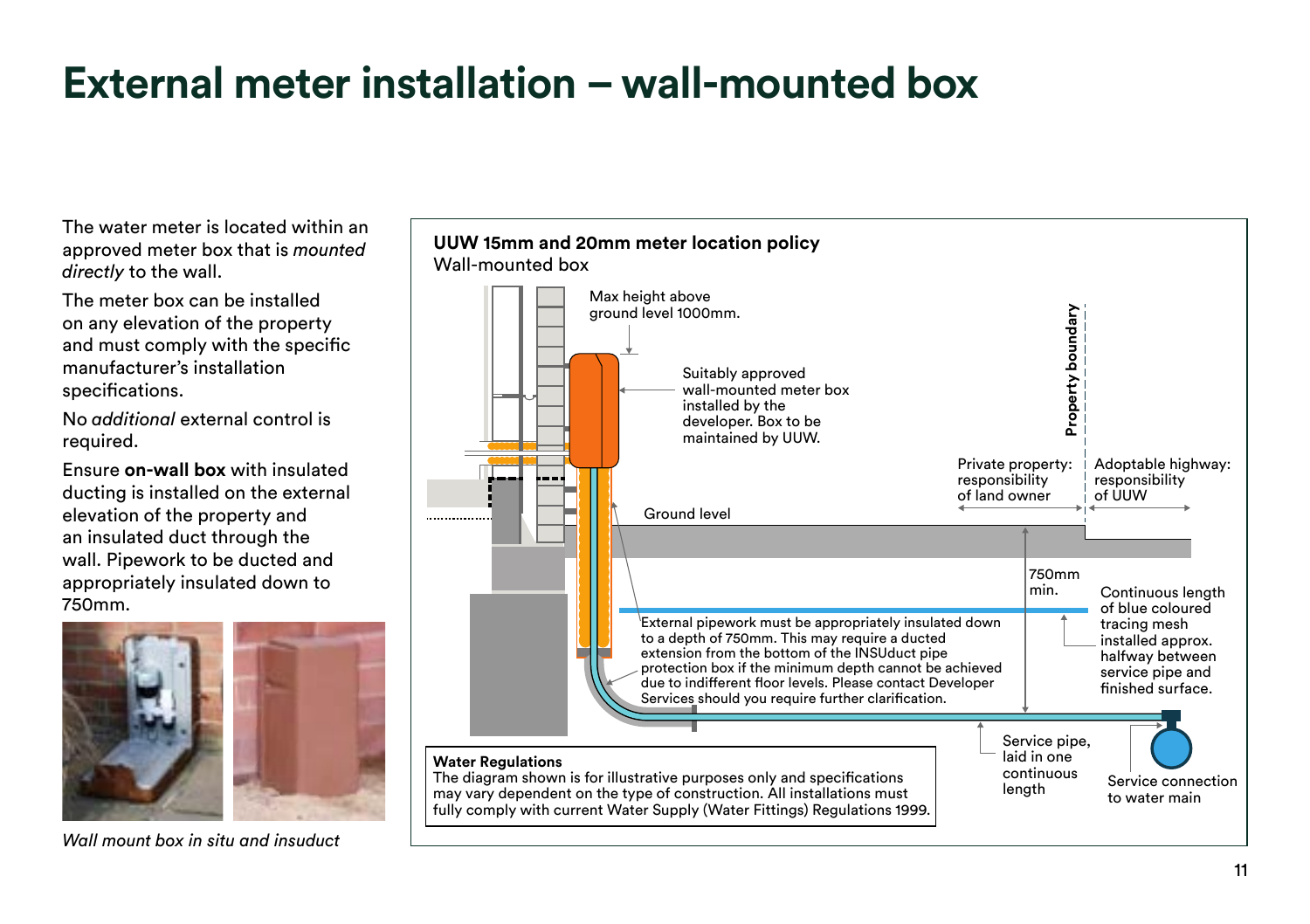# **Multi occupancy premises**

# Meters on manifold in communal area

All of the items specified in the previous slides must comply. In addition, the following considerations must be observed:

**Secondary backflow protection** is required on all branches taken from a common supply pipe. For example, self-contained flats supplied from a communal manifold.



### **This is meters in a communal area serving all premises/flats**

A **suitably approved back-flow preventer** must be fitted to each branch from the common supply. This is to protect one property being contaminated from another. This information is normally shown on the CAD drawing as per below.



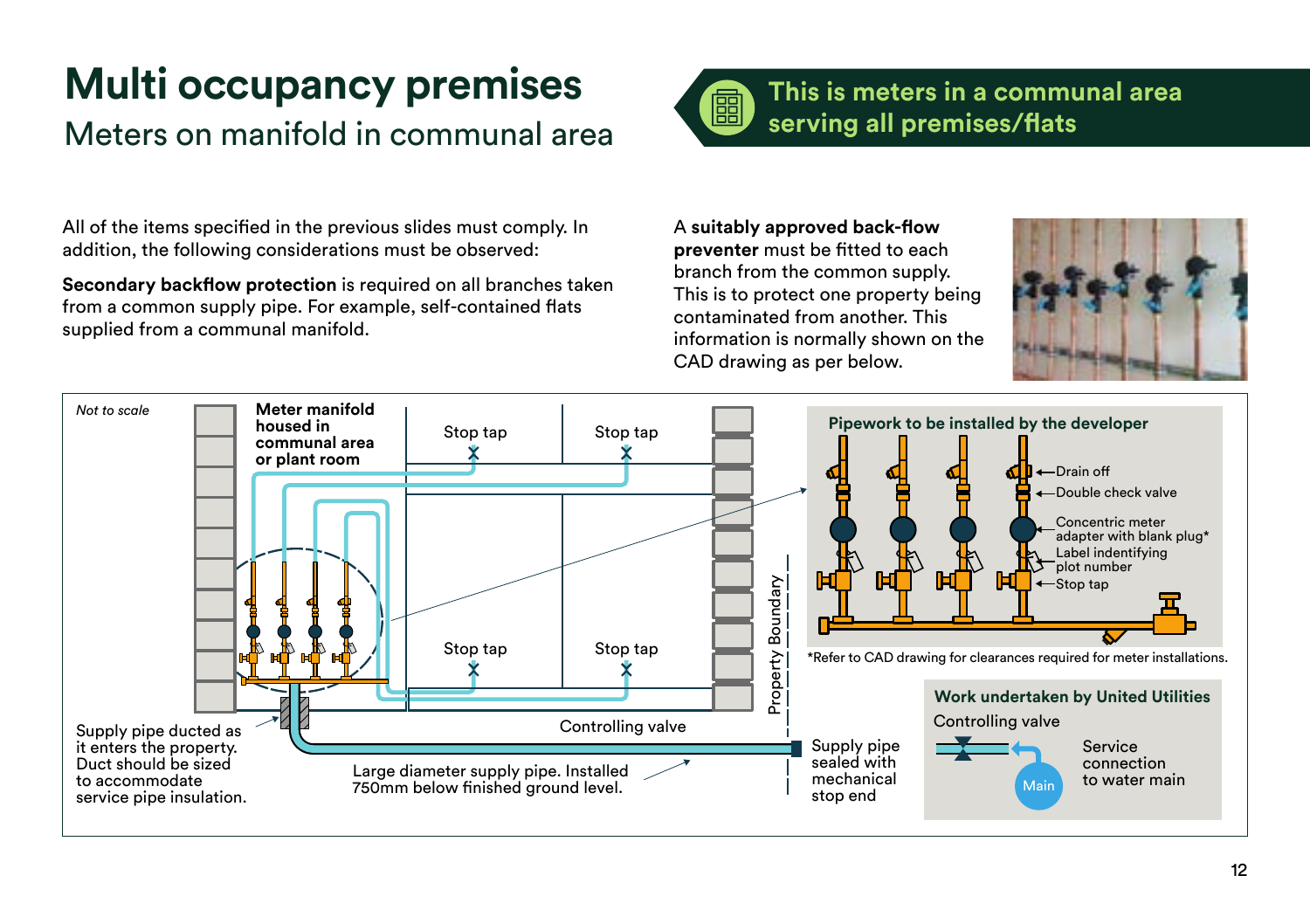# **Multi occupancy premises**

# Meters for each individual flat/apartment



### **This is meters in a communal area serving all premises/flats**

### **Internal Pipe Runs**

The incoming supply and manifold set up must be installed in a common access area and all pipework routed to avoid passing from one occupancy through to another. UUW specifications and conditions of supply must be adhered to.

All work carried out and materials used must be in accordance with the Water Supply (Water Fittings) Regulations 1999.

The following (overpage) are examples of pipe-work arrangements in multioccupancy premises showing meter location and stop tap positions.

#### **Spec for individual meters**

Meters located in each individual unit with separate service pipes laid out to external control

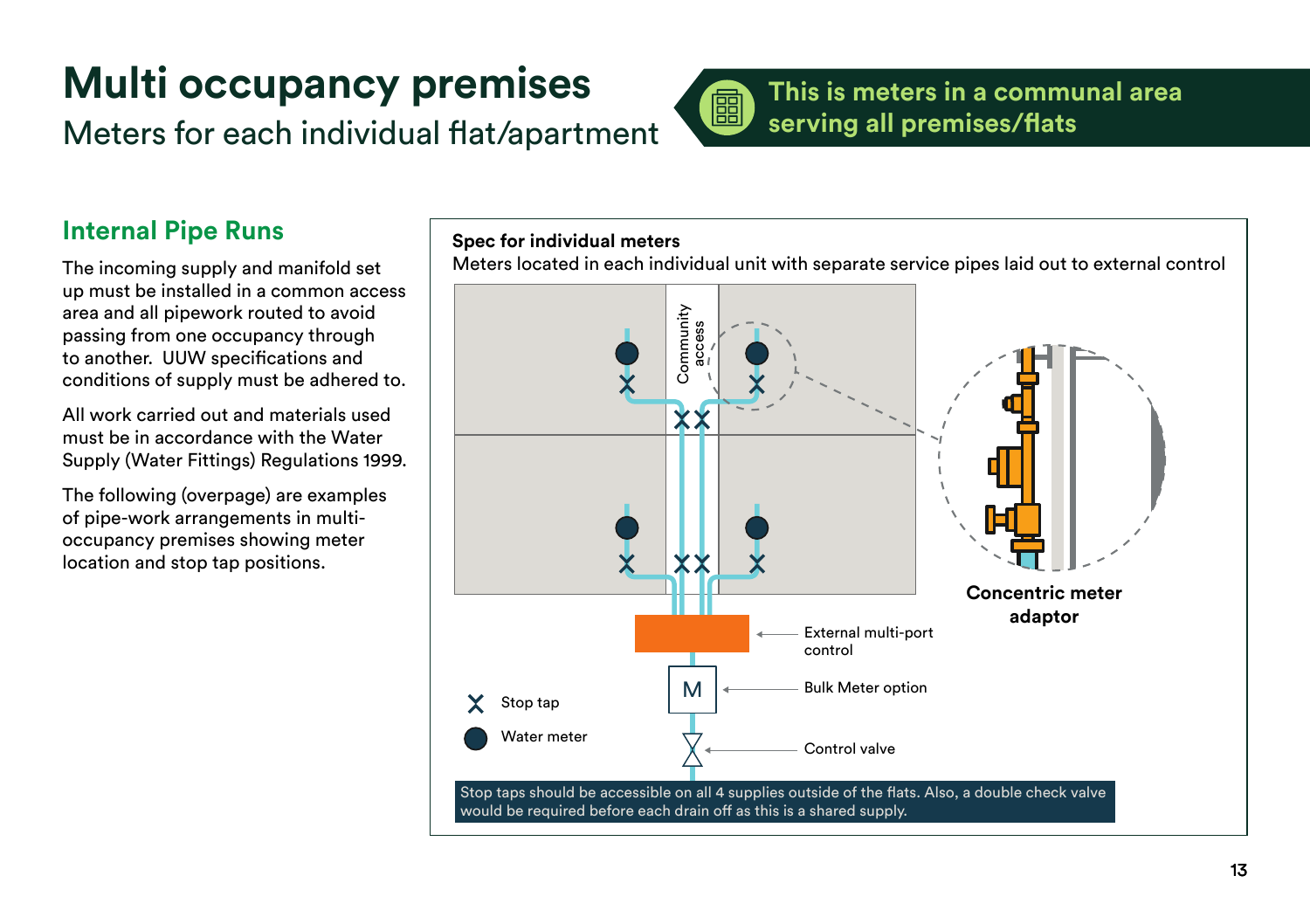# **Multi occupancy meters** Bulk meters

A Bulk Meter agreement must be signed, initially between United Utilities and the developer before the connection is made, and later between United Utilities and a Management Company or responsible body. The developer must accept all water charges, including surface water and highways drainage, until such time that an agreement with the responsible management company is in place.

**Important:** You must also ensure that there is a meter provision in each flat/unit etc for future use in case the premises were ever to be sold.

#### **Meter table for meter size at space above.**

- 50mm meter = 1500mm of unjointed pipe
- 80mm meter = 2000mm of unjointed pipe
- 100mm meter = 2500mm of unjointed pipe
- $\bullet$  150mm meter = 3500mm of uniointed pipe

**Internal 25mm & 40mm inline meter installation requirements**  In order for our meter installers to install your meter you must leave a minimum of **500mm** of 'unjointed' pipe between the first internal stop-tap the next fitting i.e. double check valve.

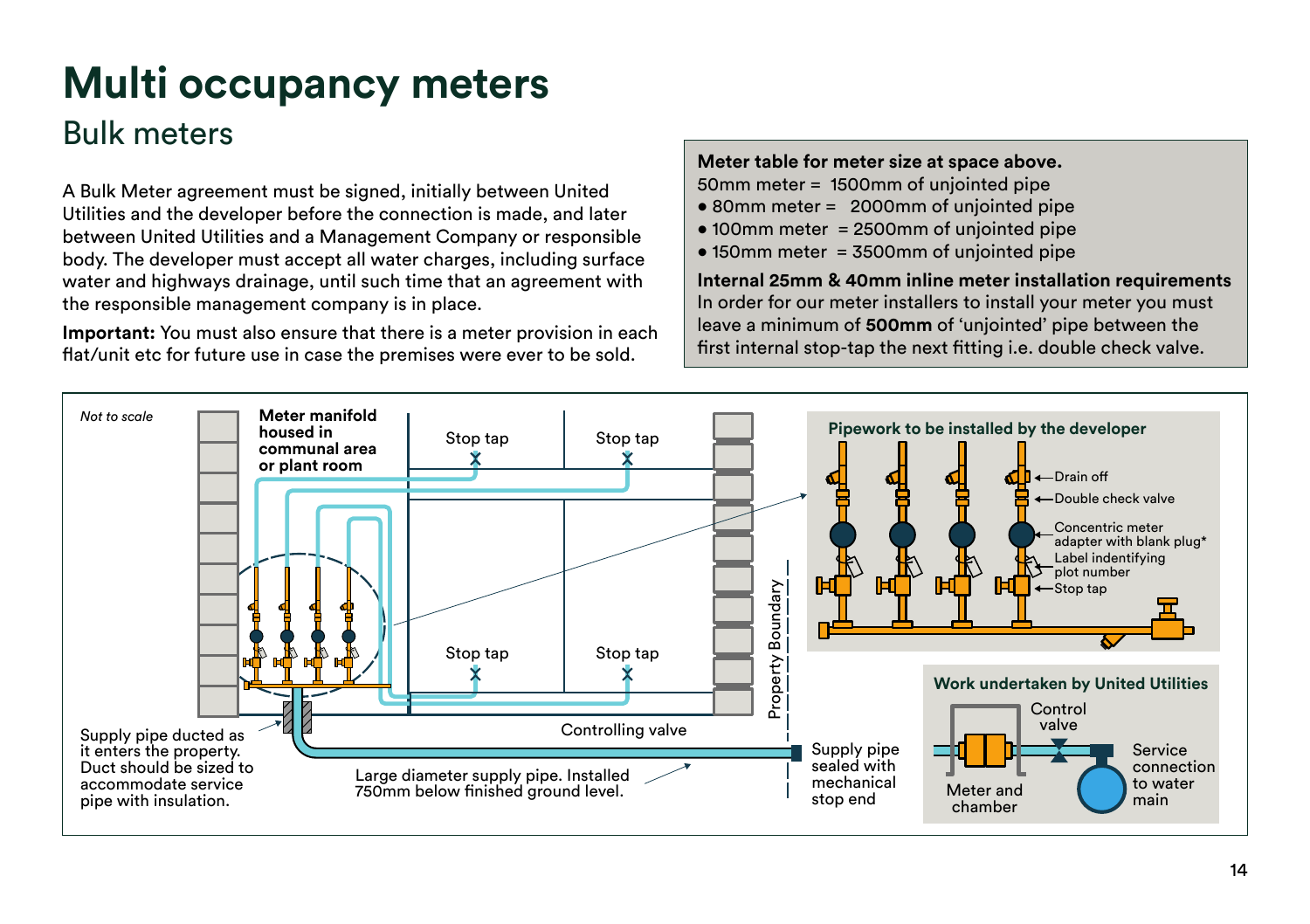# **UUW 63mm commercial connection with 25mm/40mm in-line internal meter**

### Commercial meters

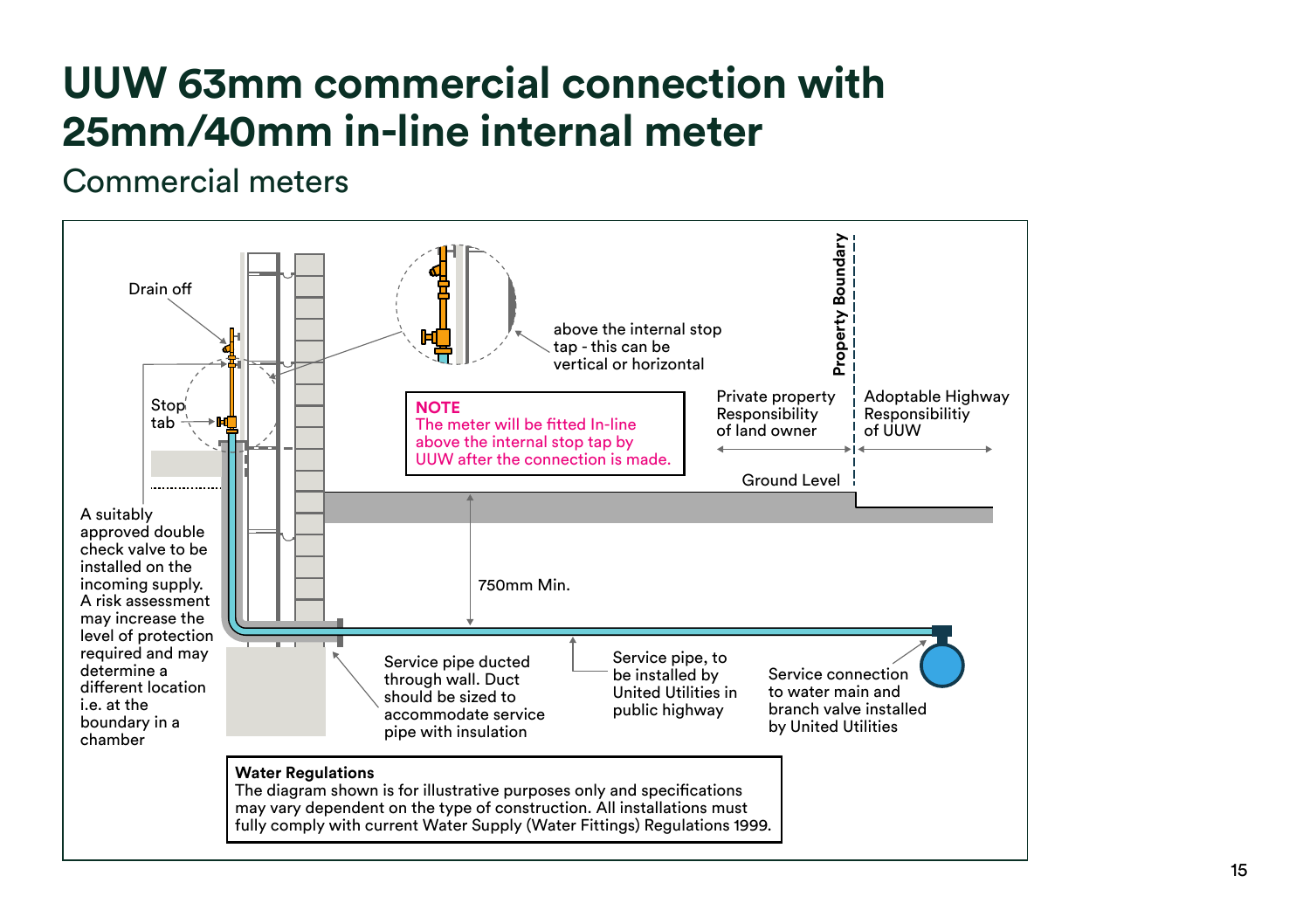# **Commercial connection with a 50mm and above in-line internal meter**

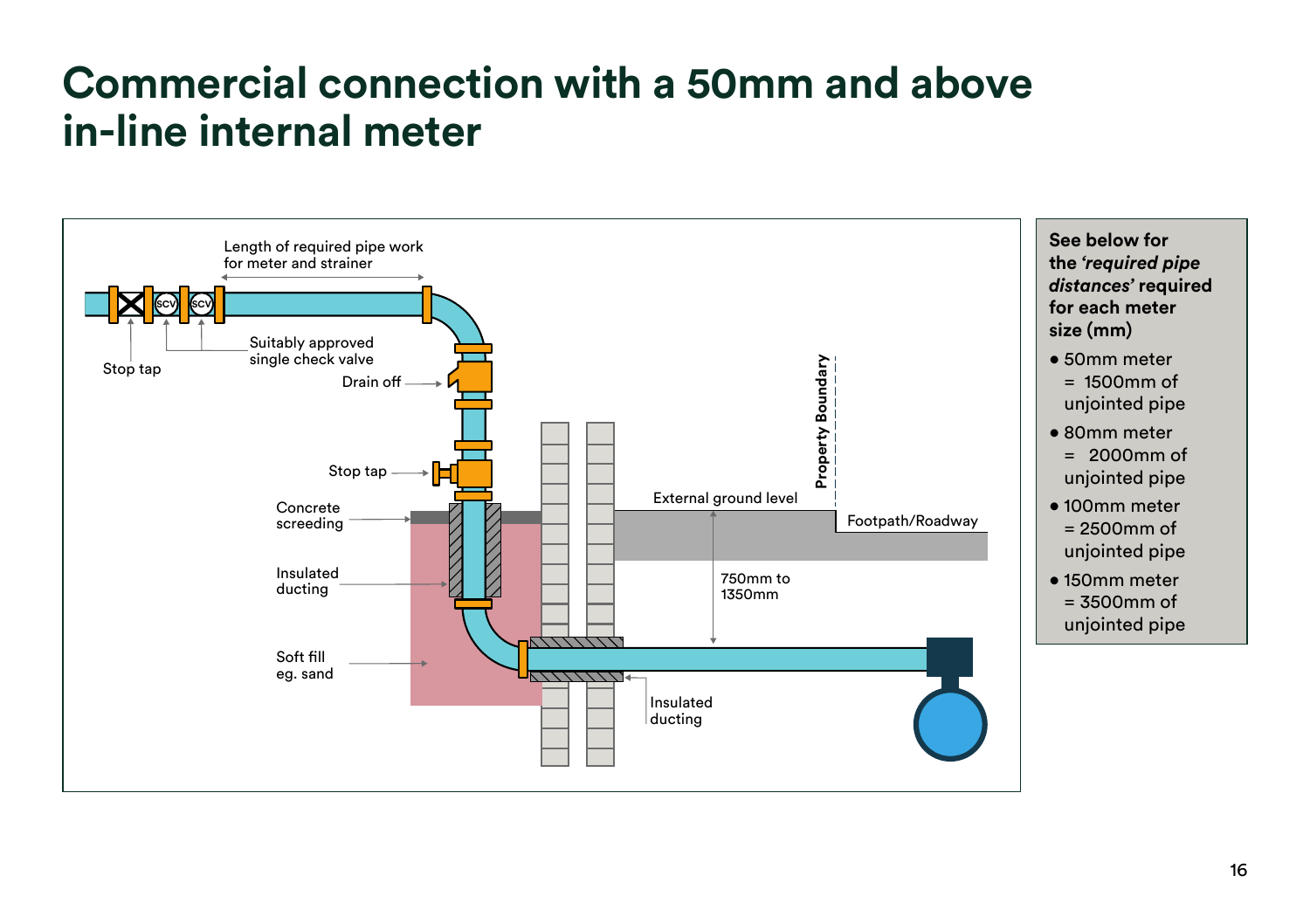# **Fire main specification**

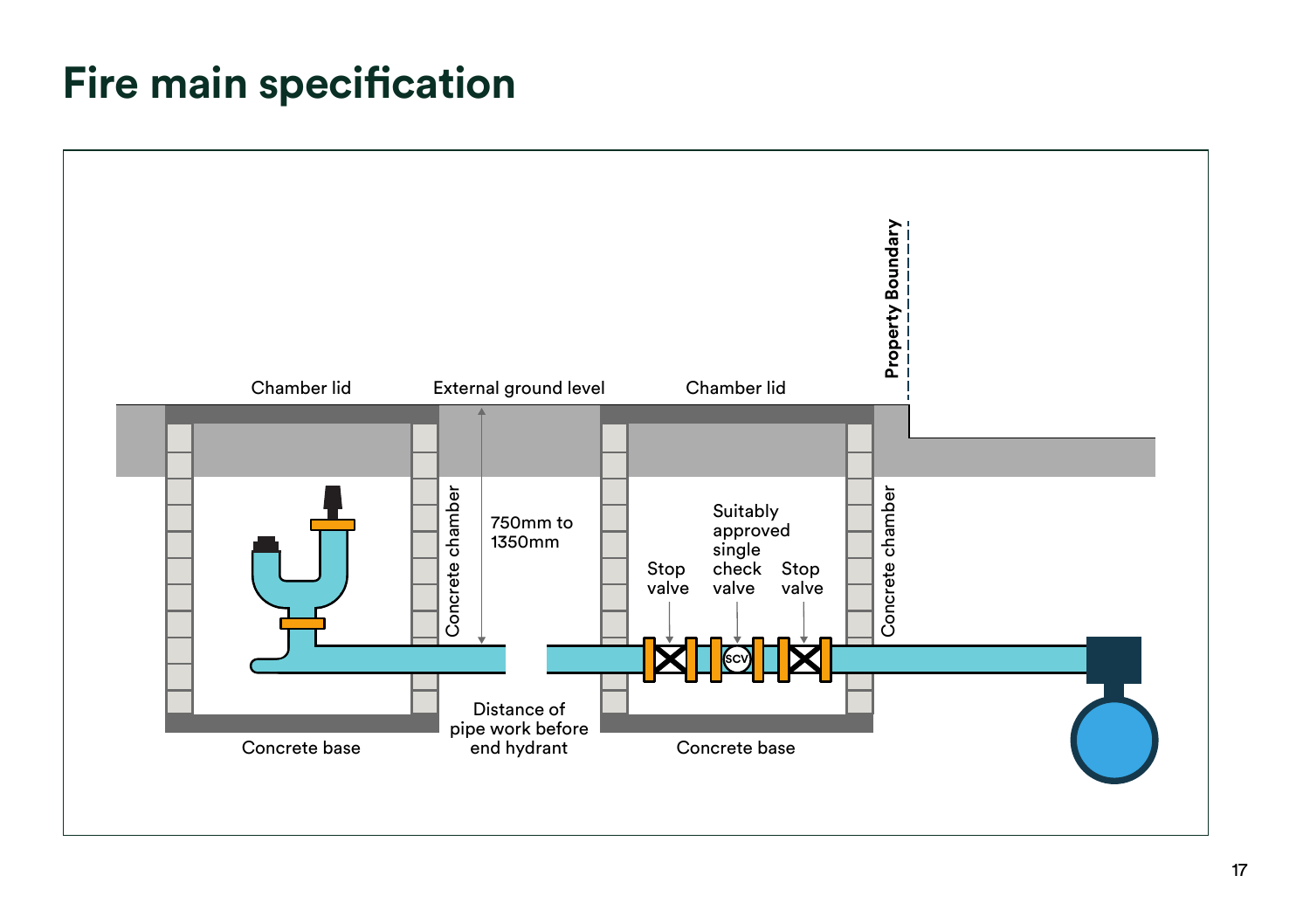# **Contaminated land**

### Domestic/commercial

**Domestic** 向 **<b>RED** Commercial

**If the site has shown to be contaminated, you are required to lay services to protect the water supplies from ingress of any contaminants.** 

All pipework, fittings (including boundary/meter boxes) and materials must be suitably approved for the circumstances in which they are being used.

Installers are advised to check with **United Utilities Developer Services** before starting work.



Barrier pipe may also be used in circumstances where the land is not contaminated. Please ensure you refer to your quote and report as this will confirm if barrier pipe is required.



*Example of barrier pipe (note brown stripe)*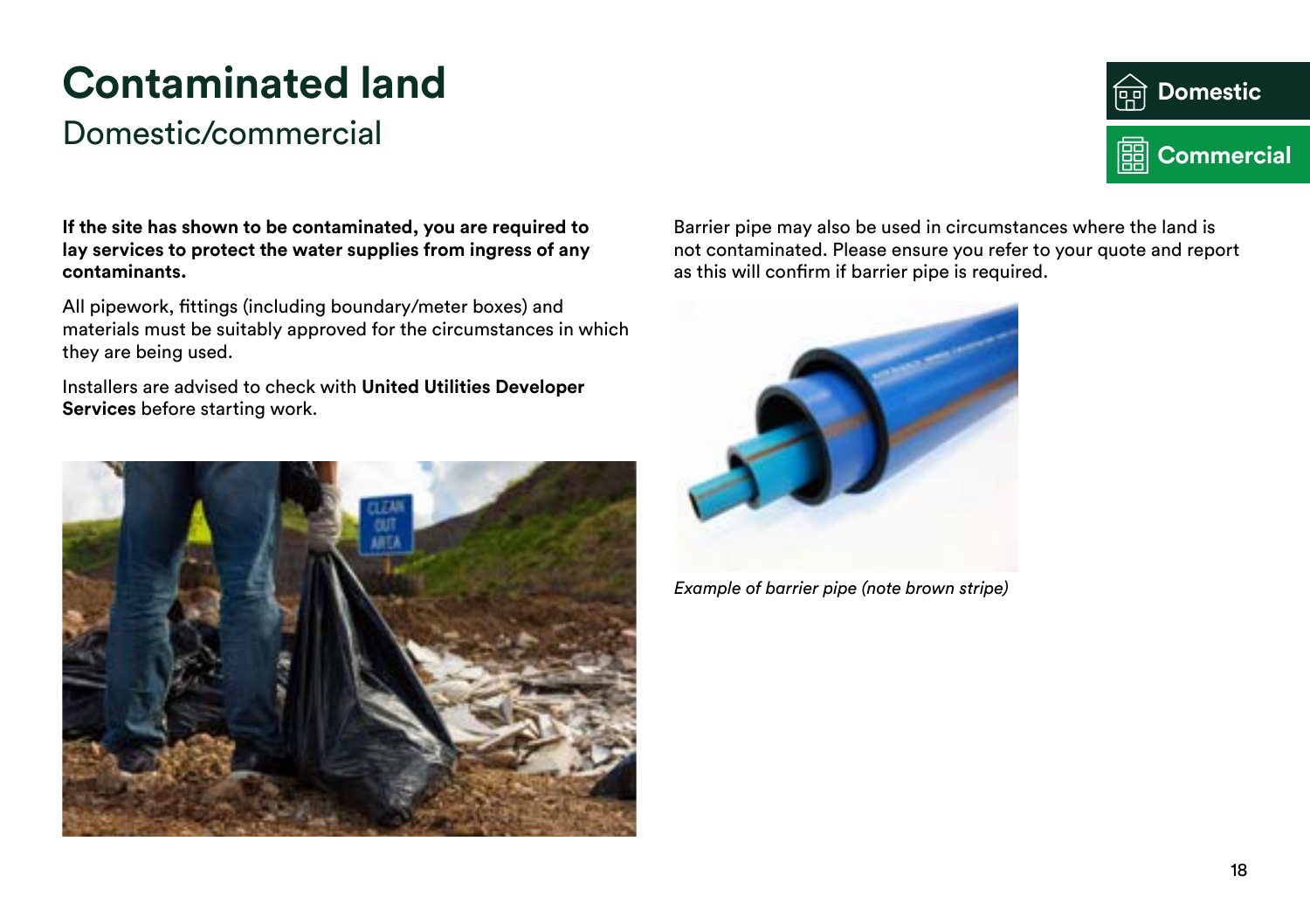# **Temporary building supplies and standpipes**





The supply pipe may not enter a building, therefore a suitable bracket with a lockable box surrounding the supply must be provided. The supply should incorporate the fittings detailed in the diagram on the left.





*This is an example of a lockable box referenced in the spec drawing on the left.*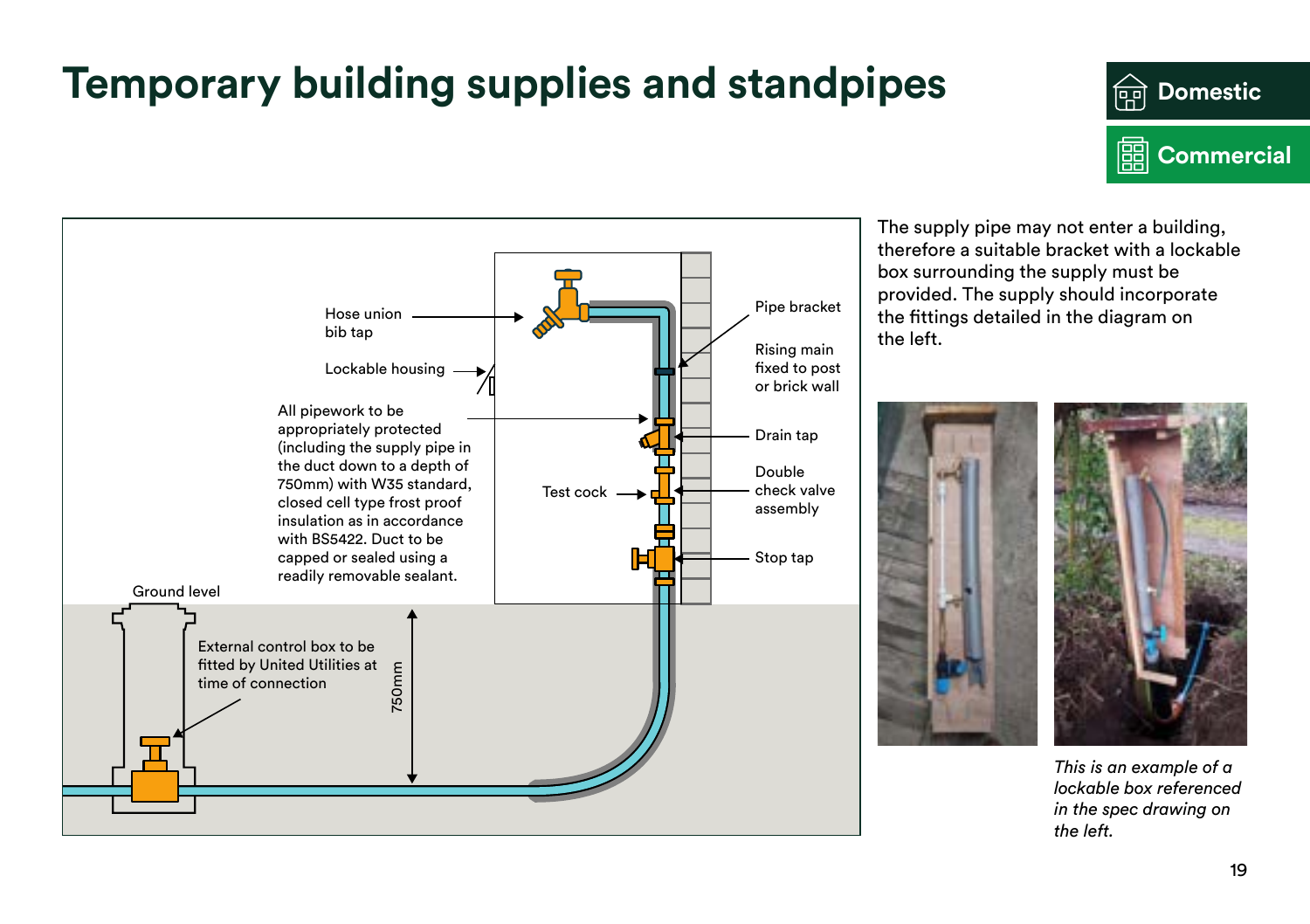# **Agricultural/animal drinking water trough**

## Domestic/commercial



### **Boundary and point of entry**

- Every pipe supplying a drinking trough or bowl must be fitted with a float-operated valve or no other less effective device.
- The inlet valve must be securely fixed to the trough and the water inlet point must have an AA air gap or the equivalent fluid category 5 backflow protection.
- The supply pipe must be protected from frost and damage from cattle, etc. and have a servicing valve fitted, as close as practicable, to the float-operated valve for maintenance purposes.

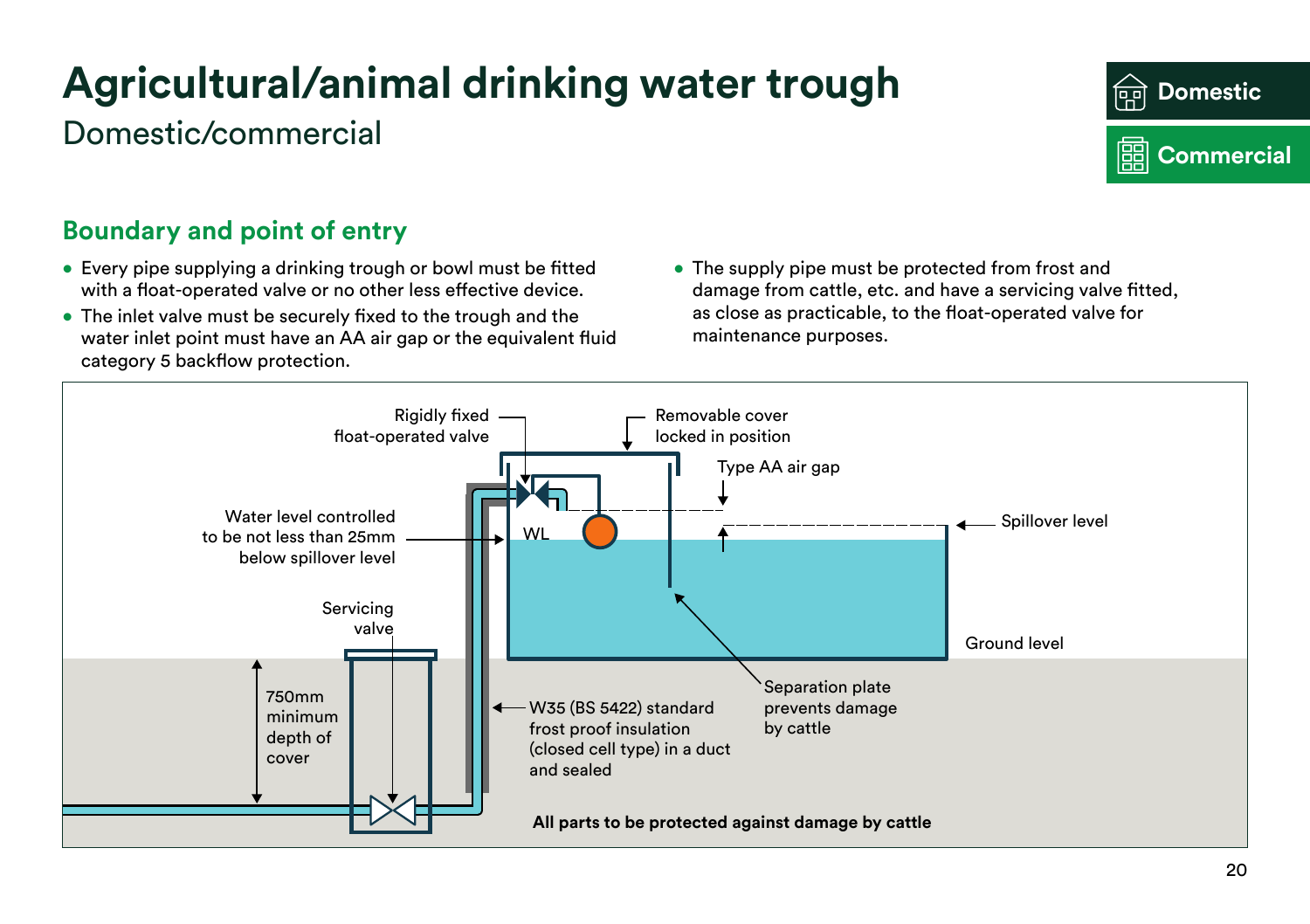# **Fire supplies**

## **Commercial**

There are a number of important factors when installing a commercial fire supply.

We cannot guarantee water for fire fighting purposes, we therefore recommend the installation of a storage cistern and booster set. Fire supply pipes 63mm and above are to be hydraulically pressure tested in accordance with BS EN 806 (eg Type A or Type B for plastic supply pipes).

Here are number of key requirements for when you are installing your commercial fire supply.

- Depth to be a minimum 750mm and a maximum 1350mm
- Pipe ID tape with direction of flow arrows to be "spiral wrapped" around the pipe in compliance with BS1710:2014 – Colour banding green blue red blue green for fire supplies directly connected to the mains cold water supply (MCWS)
- For a fire supply to a sprinkler tank the pipe ID colour banding for pipework upstream of the sprinkler tank is green blue red blue green (with direction of flow and supply to infill tank stencilled onto the ID tape). Downstream of the sprinkler tank the pipe ID colour banding for pipework will be green blue black red black blue green (with direction of flow and sprinkler main tank fed) • Pipe ID tape to be colourfast (polyethelene)
- Warning tape (warning of water pipe below) to be laid along the whole length of the tape installation on top of approx. 300mm of back fill. Can use red tap with fire supply below stencilled on to it • Suitably approved backflow preventer (SCV) to be installed as
- close as practicable to the boundary and recommend a suitably approved isolation valve (IV) installed either side of the single check valve to allow for maintenance and repair. Only one acceptable backflow preventer is available (as of Jan 2021) for 63mm pipes (unless the backflow preventer is downsized but this may affect flow rates) and above and this is a KIWA approved Socla EA453
- If the fire supply is a training supply used by fire stations it will be necessary to fit a suitably approved double check valve at the boundary instead of a single check valve
- Test points on all underground backflow preventers to be blanked off using the manufacturer's blanking kit
- Back flow preventer to be housed in a chamber big enough to allow access for maintenance and repair
- Hydraulic pressure test and chlorination of pipework required for 63mm connections and above.

*Spiral wrapped pipe with ID marker tape*



*300mm of backfill and install warning tape*



*1200mm x 700mm chamber with isolation valves either side*



*Watts Ocean FC Series backflow preventer together*



*Test points on a SOCLA EA453 Test points blanked off on a* 



*SOCLA EA453* 

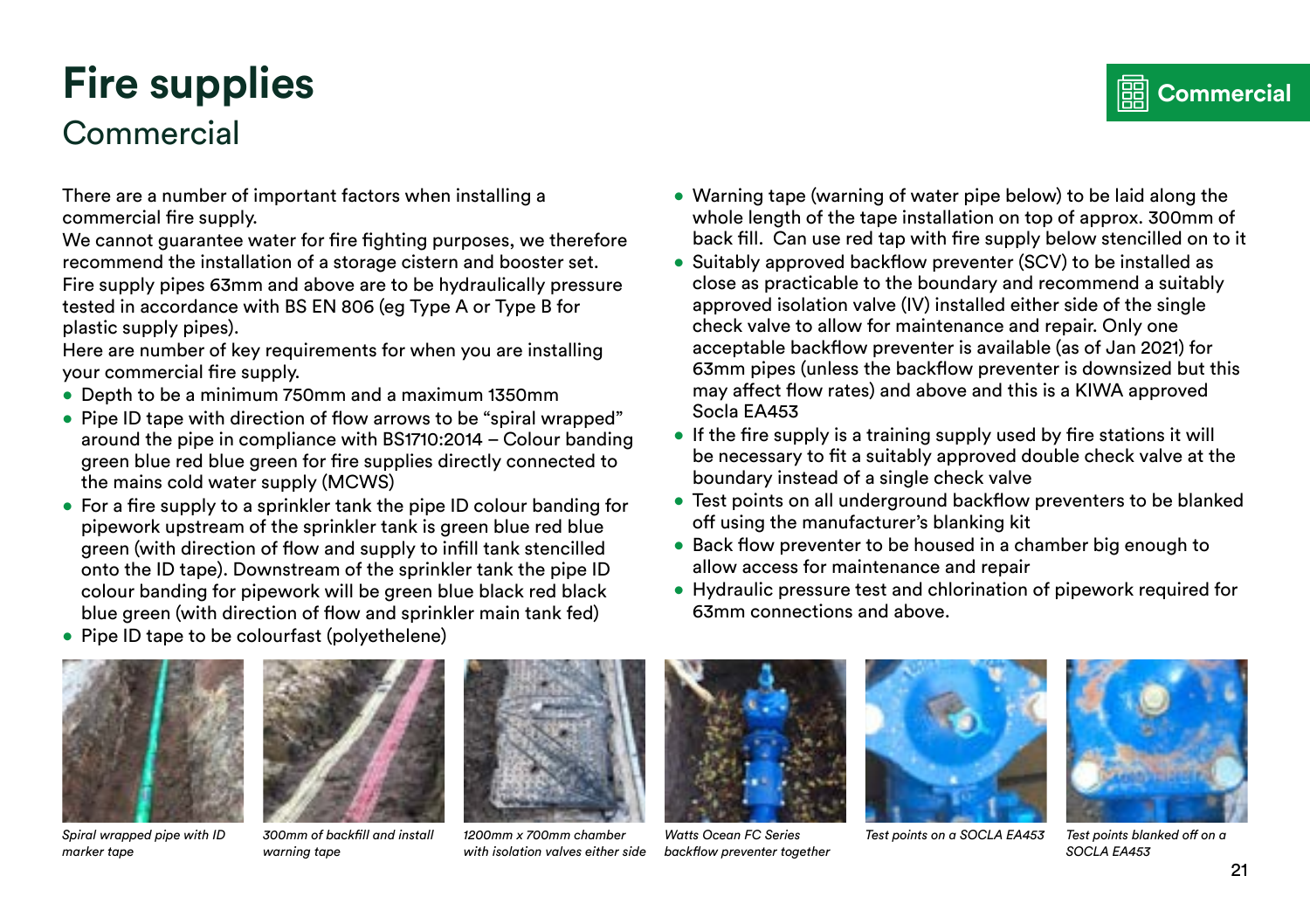# **Inspecting your pipework**

#### **For pipes 32mm and below**

If you use a non-WIAPS (Water Industry Approved Plumber Scheme) certified plumber we'll need to inspect all of the pipes you've laid on your site.

If you do use a WIAPS certified plumber then you will need to supply a certificate for the pipework on your site, which should state the depth, material, pipe diameter and location of the pipe.

#### **For pipes 63mm and above**

We must inspect all pipework even if you've used a WIAPS approved plumber to do the work.

### **Non-WIAPs**

Our inspector will check that your pipework and meter provision is laid to the spec on your quote report. On the right are examples of things we will inspect on the day. Note – depending on your connection type there may be a few more requirements that will need passing off but this will be discussed with your quote.

- Have you laid the correct size pipework?
	- $\check{}$  Is the pipework the correct material for the ground conditions?
	- Number of supplies
	- $\widetilde{\phantom{a}}$  Is the pipework laid at the right depth?
	- $\overline{\phantom{a}}$  Has the pipework been brought out to the correct point of connection?
- - $\check{}$  Is there sufficient pipework coiled up at the boundary and is it capped off with a mechanical stop end?
	- $\check{}$  Is the meter manifold installed (internal at point of entry or wall mounted box)?



 $\check{}$  Is the external control box installed?

### **Quick tip!**

If you have used a WIAPS plumber for pipes 32mm and below, this is an example of the certificate we will require before the connection is carried out.

| . D Sevith<br>07123 456789 |  |  |
|----------------------------|--|--|
|                            |  |  |
|                            |  |  |
|                            |  |  |
|                            |  |  |
|                            |  |  |
|                            |  |  |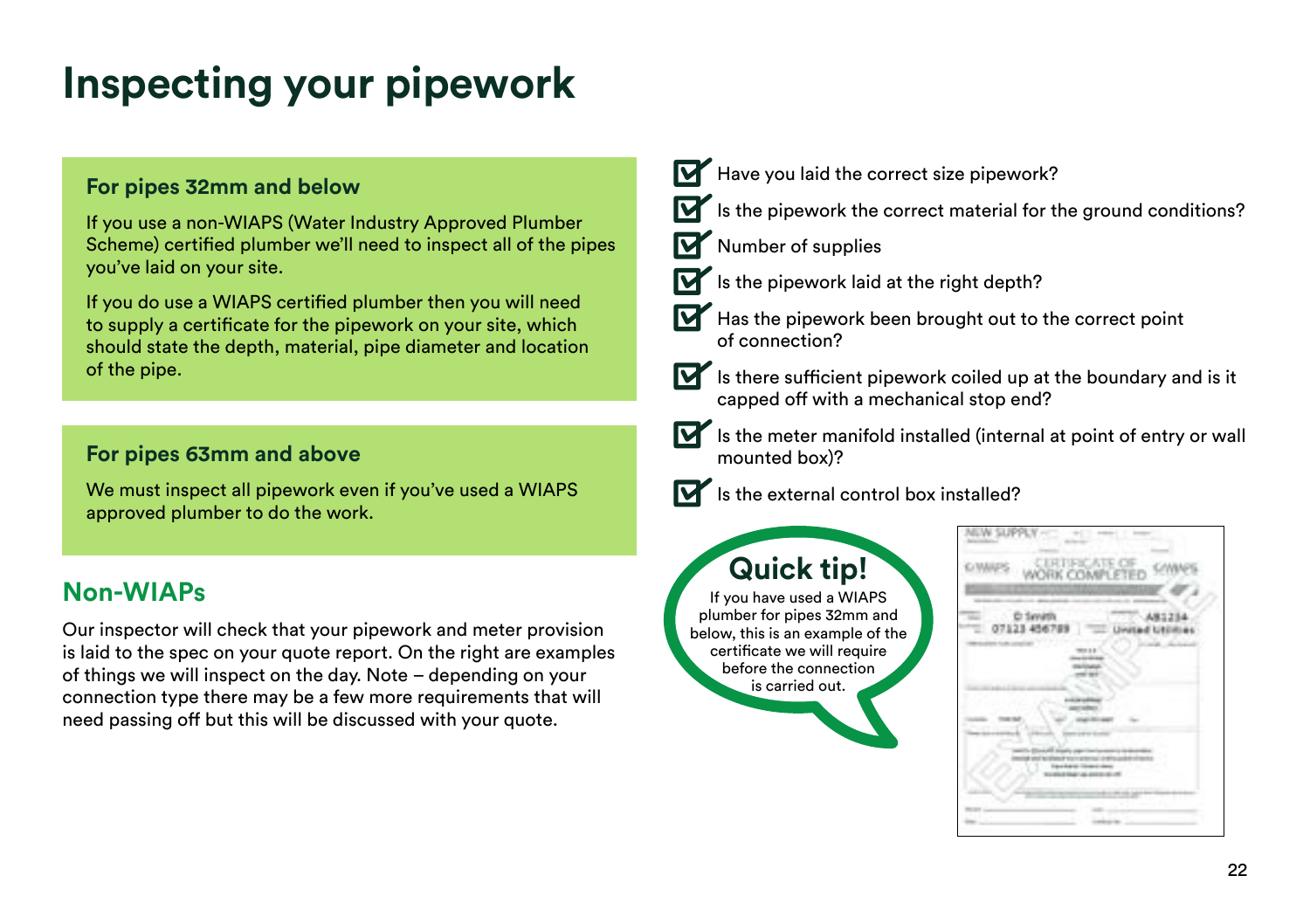# **What information do we need from you?**

### Postal address

### **Why do we need you to provide us with local authority confirmation of new postal address?**

This is to ensure we can set up new billing accounts accurately and efficiently.

Details requesting postal addresses for your development should be made by way of application to your local authority.

Your developments local authority can be found at **www.gov.uk/find-local-council**

Once received, your development's postal confirmation will be on a letterheaded document with your local authority displayed at the header of the page.

This document should be sent to Developer Services before your water connection is carried out.

**If you have more than one plot it would be really helpful if you could send us the site layout, including plot numbers, to make sure that we allocate the right meter details to the right address.** 

### **When DON'T we need a postal address?**

We don't need a postal if it's not a property/business that is receiving post, such as a trough, or irrigation supply for allotments, for example.

#### **Example of what we can accept as proof of postal address:**

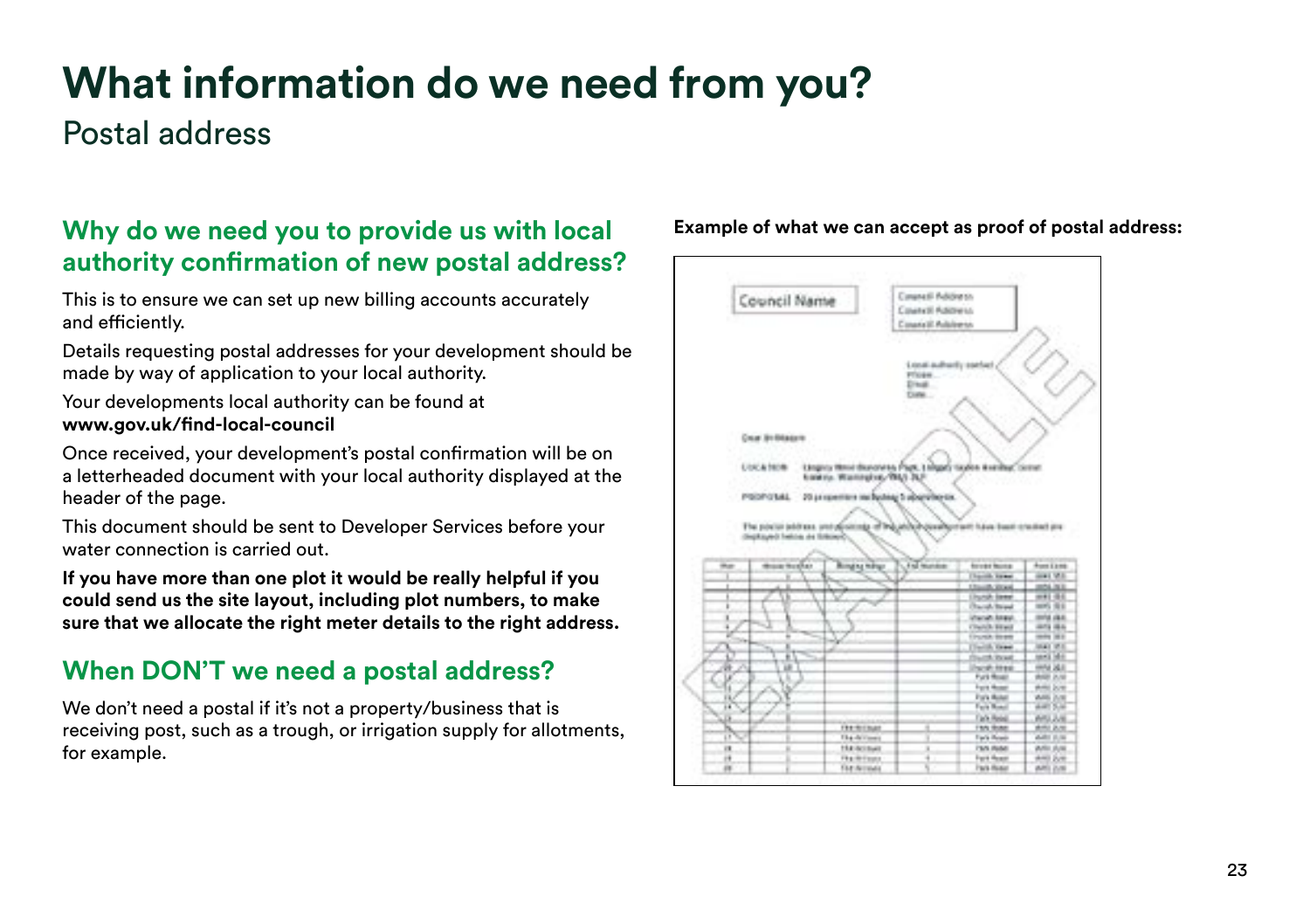# **Chlorinating your pipework**

# Connections 63mm and above

A certificate of disinfection is required for all supply pipes 63mm and above.

If your pipework is 80mm or above requires a sample taken and tested at a UKAS accredited lab.

### **When is this required?**

The tests should be carried out within 30 days of the connection being made, so please contact us to discuss when to carry out chlorination of your pipework and sample testing. We would advise that you wait for your planned connection date before proceeding with chlorination.

### **An example of what information is required**

We will need to see the sample pass certificate that the UKAS accredited lab have provided and the sample must be in date (the certificates are valid for 30 days before we make the connection).

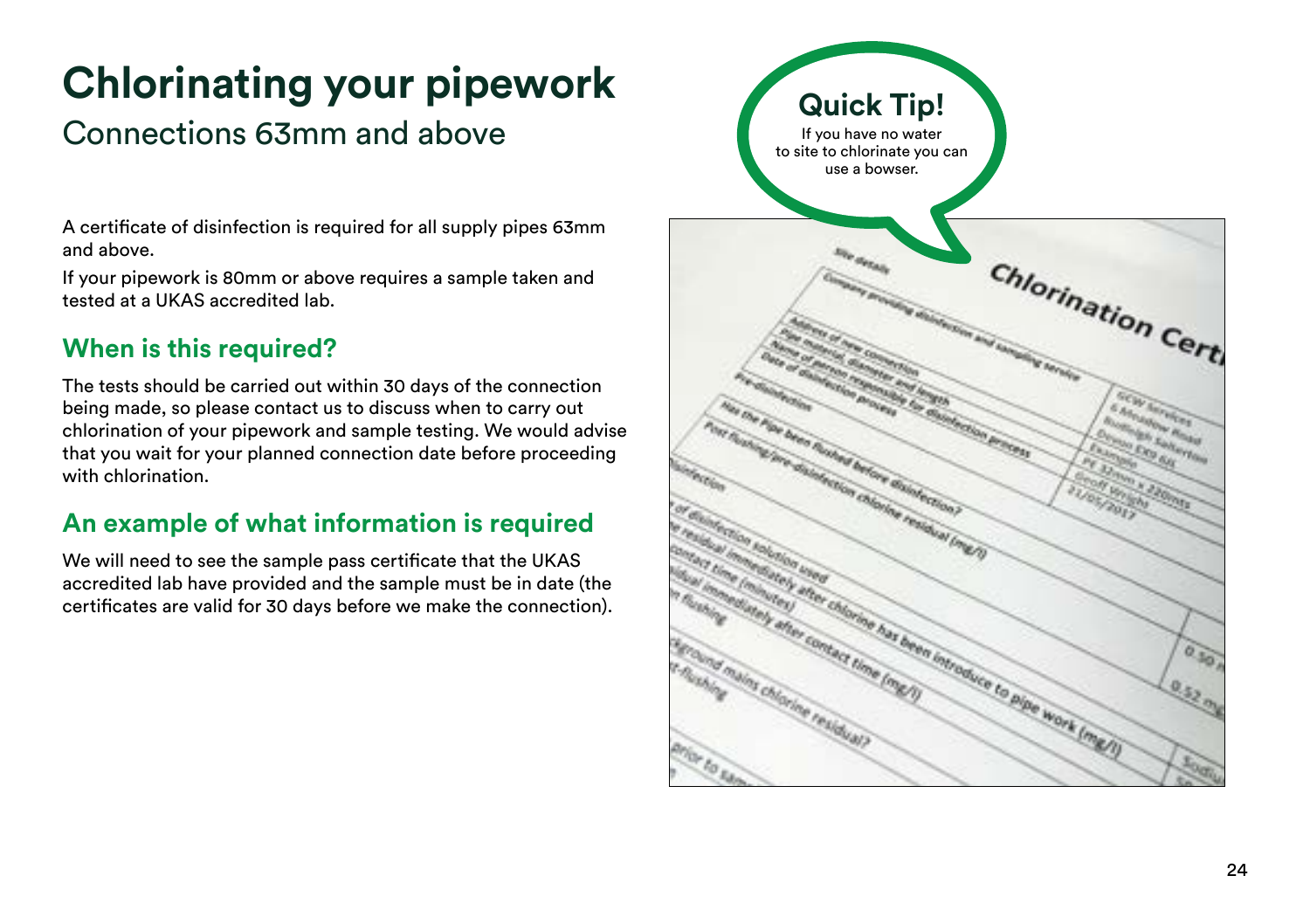# **Pressure testing your pipework**

Hydraulic pressure test

### **Why do you need to carry out a pressure test on pipework 63mm and above?**

An hydraulic pressure test is required to evidence that the newly installed system is secure and no risks of leakage when we connect your new supply.

This is required on the larger size connections due to the risk element due to the size and pressure.

This is to protect your development in case anything isn't secured or connected as it should be.

### **When do you need to pressure test?**

This needs to be completed before we carry out the connection and before you chlorinate the pipework.

### **What is required?**

Testing of the new incoming service up to the first internal stop tap.

Prior to the commencement of any test the pipework shall be charged with wholesome water and all air removed.

All testing methods should be completed in a manner that will not permit the contamination of the public water main with pressurised water.

For systems that do NOT contain any plastic materials (that is rigid materials such as copper or stainless steel) the requirement shall be satisfactory if, the whole of the system, under examination, is pressurised to the required value (10 bar) by pumping, after which it is then isolated for the period of one hour, and the pressure does not fall below that of the test pressure.

Pressure test results returned should say ok to connect to public water supply.

### **Quick Tip!**

Please refer to the IGN 4-01-03 Water Industry information and guidance note on pressure testing pipes and fittings. https://www.water.org.uk/ wp-content/uploads/2018/11/ IGN-4-01-03-31- Nov-2015.pdf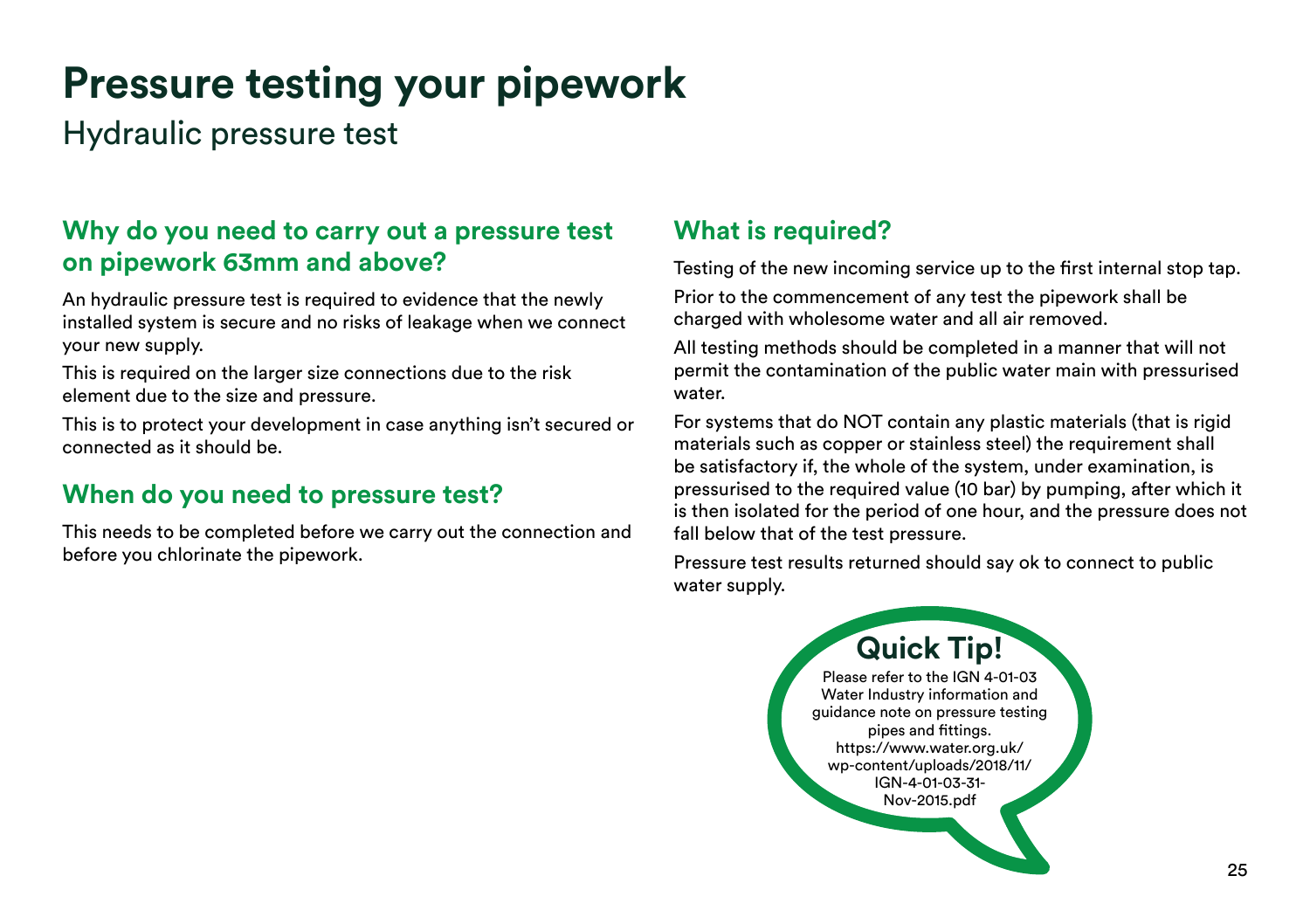# **When are you ready for connection?**

An important checklist that you will need to complete before you are ready for your water connection

| Is each service pipe labelled to show the plot that it serves?                                                                                                             |  |
|----------------------------------------------------------------------------------------------------------------------------------------------------------------------------|--|
| Has the postal address been confirmed with the local authority?                                                                                                            |  |
| Have you supplied a WIAPS certificate for the pipework or is it<br>with United Utilities to inspect the pipework?                                                          |  |
| Are the site and service pipe accessible with no scaffolding or<br>skips in the vicinity?                                                                                  |  |
| If there is a wall around the outside perimeter of the property, has<br>this been tunnelled under to allow the connection pipe to be fed<br>through? (Only if applicable.) |  |
| Is your meter provision in place as per your quotation and spec.?                                                                                                          |  |
| Have you provided the contact name, email address and phone<br>number of the site representative who we will liaise with?                                                  |  |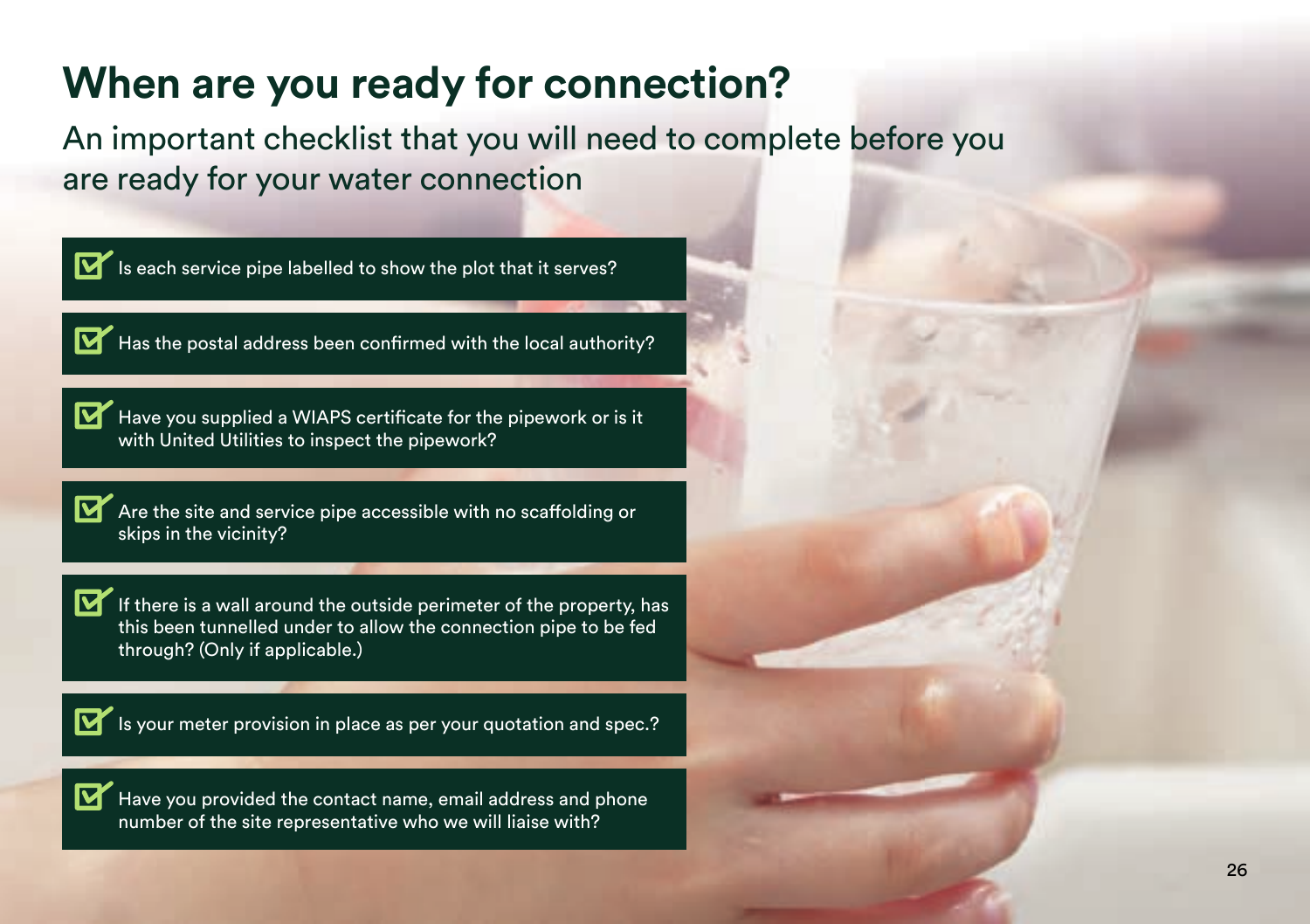

### **What is service pipe labelling?**

Where new connections are made to the main, all service pipes must be clearly labelled with the relevant plot/property number. Labelling is also required for internal pipework where multiple internal water meters are to be fitted. This is necessary in order to ensure correct billing information.

### **When will my water meter be fitted?**

For 25mm standard connections, your water meter will be fitted at the same time as the connection is made. On multi-occupancy premises, your meters will be fitted after the connection is made.

### **What is traffic management?**

The Traffic Management Act was introduced in 2004 to tackle congestion and disruption on the road network. The Act places a duty on local traffic authorities to keep traffic flowing on their road network by giving them additional tools to better manage parking policies, moving traffic enforcement and the coordination of street works.

Should you wish to find out more information on the Traffic Management Act, please visit **www.dft.gov.uk**

### **Who is responsible for the maintenance of the service pipe from the property to the water main in the footpath?**

UUW will not adopt the service pipe. It is UUW policy that the customer/developer is responsible for the service pipe up to the boundary of the property and UUW is responsible from the boundary to the water main. The location of the water meter does not define the boundary of responsibility, and never has. After a reasonable period of time, UUW will assume responsibility for the maintenance of the external control and meter carrier.

### **Where do I source materials from?**

We recommend any local, national or web-based plumbing merchants.

### **What are contestable and non-contestable charges?**

**Contestable work** is work or services that either the relevant undertaker or persons other than the relevant undertaker may do or provide.

**Non-contestable work** – work which may only be undertaken by United Utilities.

This is to ensure health and safety regulations are met and to ensure work is done correctly to meet compliance standards.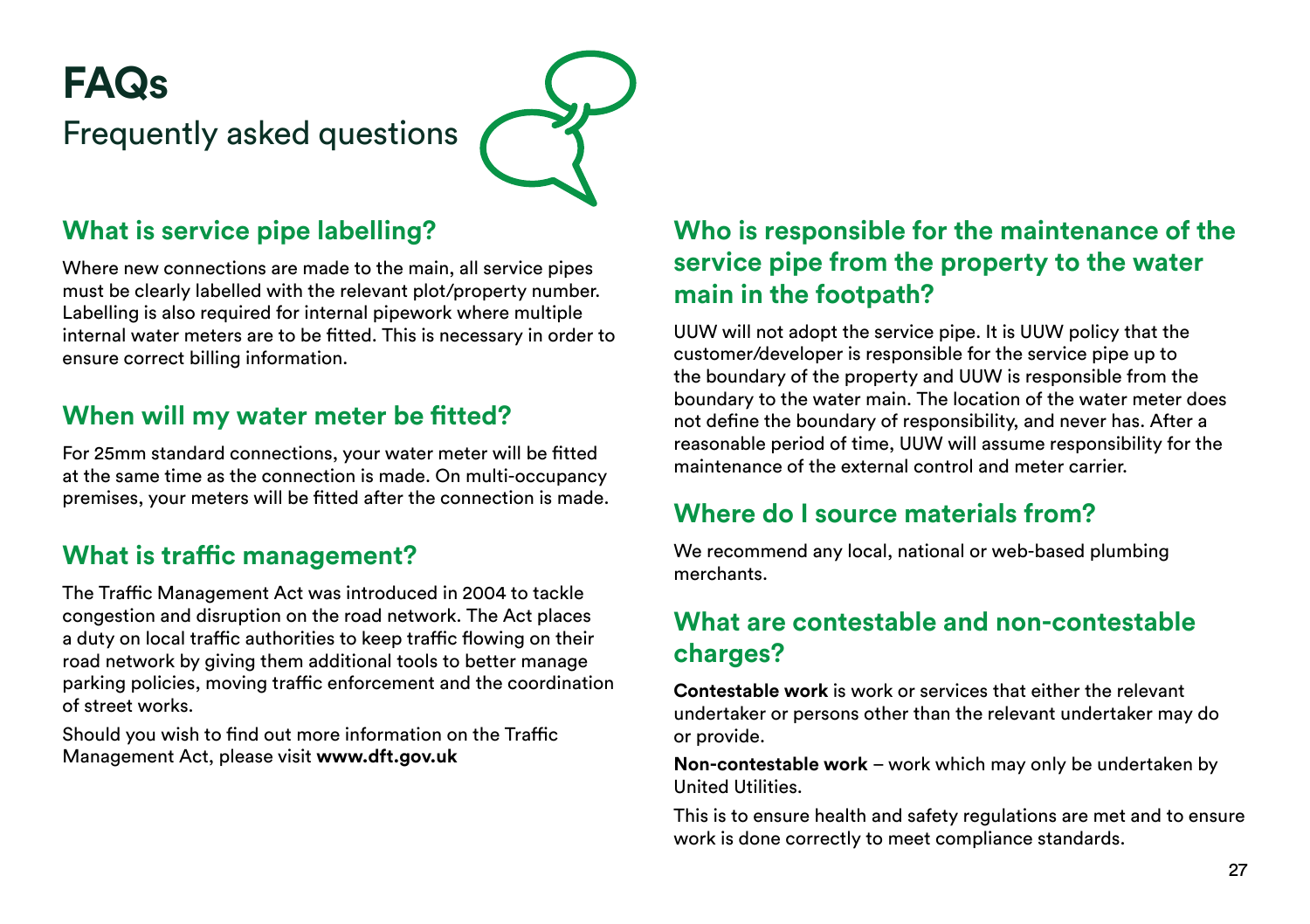# **FAQs**  Frequently asked questions

### **What are infrastructure charges?**

This charge is payable to United Utilities when a property becomes connected to the water and sewerage systems for the first time for domestic use. This means any use of water for individual personal needs and for household purposes, such as drinking, bathing, heating, cooking, non-commercial gardening, and sanitation. It is because every new connection imposes an additional demand on the capacity of the water and wastewater network, which may need to be upsized as a result. These fixed charges represent a contribution towards the capital expenditure in meeting that new demand and are shown in our charges scheme.

#### **What is income offset?**

Income offset is a payment made by us to a customer who is building a property or applying for a new connection where clean water infrastructure is charged. This is recognition of the future income that we will receive from billing the property.

This is for new water connections for domestic purposes (including water used for domestic purposes at non-household premises). Where clean water infrastructure is charged in this instance, income offset is applicable.

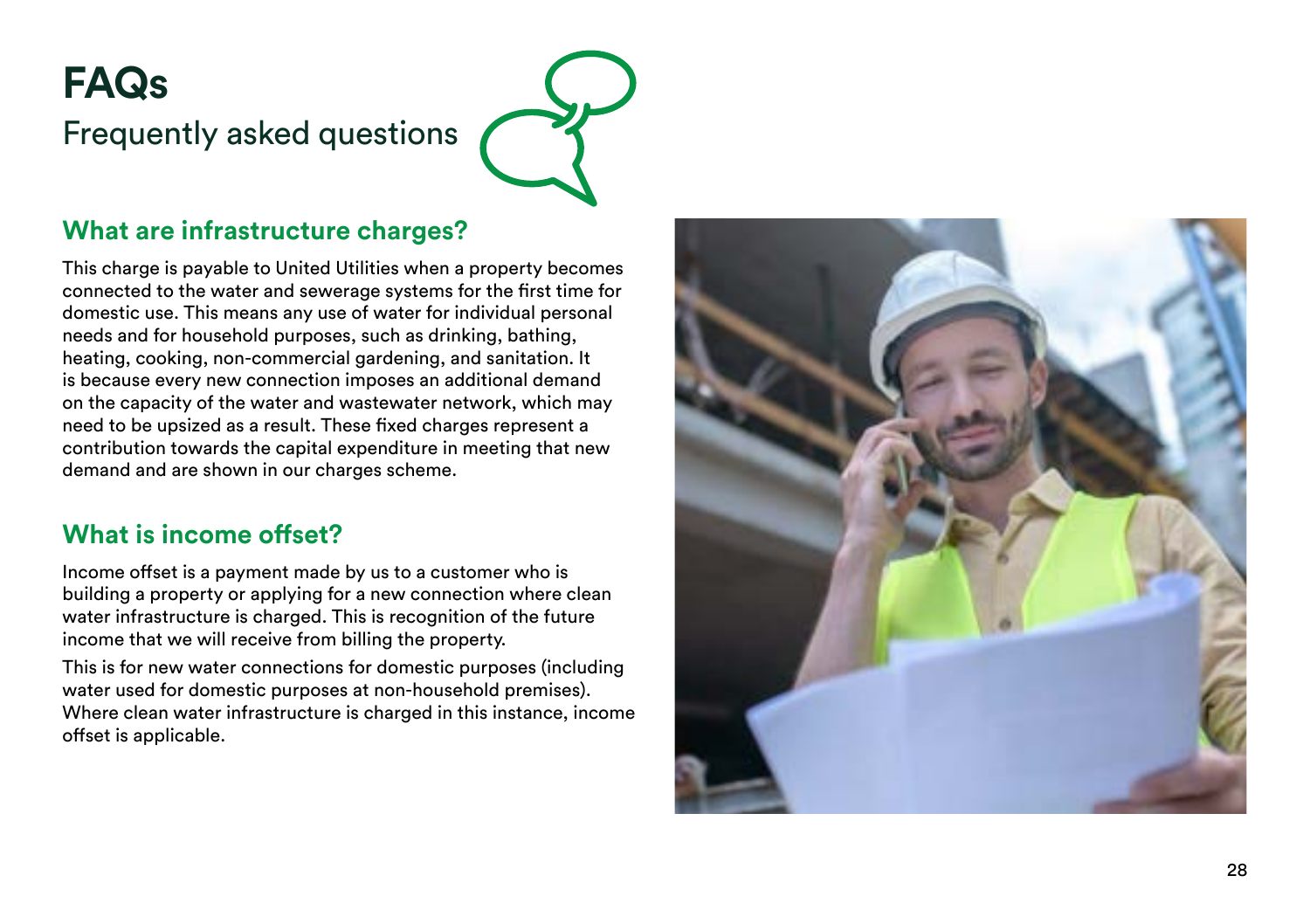# **FAQs**  Frequently asked questions

### **What will my water pressure be?**

The mains water pressure in the United Utilities area varies due to elevation, and daily and seasonal fluctuations, but is generally between approximately 15m (1.5 bar) and 60m (6.0 bar). This is static pressure and will be reduced inside the building depending on the length and size of the service pipe and the rate of flow. A standard 25mm outside diameter service pipe will normally provide 15-20 litres per minute.

Mains pressure of 1.5 Bar is deemed adequate for all normal domestic situations but developers should satisfy themselves that it is sufficient for their purposes, particularly in buildings above 2 storeys, including fire sprinkler systems. Most domestic water-using appliances will have the manufacturer's design and operating instructions. Developers must consider the minimum and maximum pressure requirements, and additional protection to avoid possible damage to fittings and appliances. Some appliances, notably combination boilers, may not perform well at pressures below 1.5 bar.

The Water Industry Act 1991 Section 65 (2) states *"Nothing shall require a water undertaker to provide a supply of water at a height greater than that to which it will flow by gravitation through its mains from the service reservoir or tank from which that supply is taken"*, therefore, if you feel that the elevation of your property from the connection point may affect your supply, you may need to install a pump and tank system at your expense. We would advise you to obtain advice from a plumber for this.

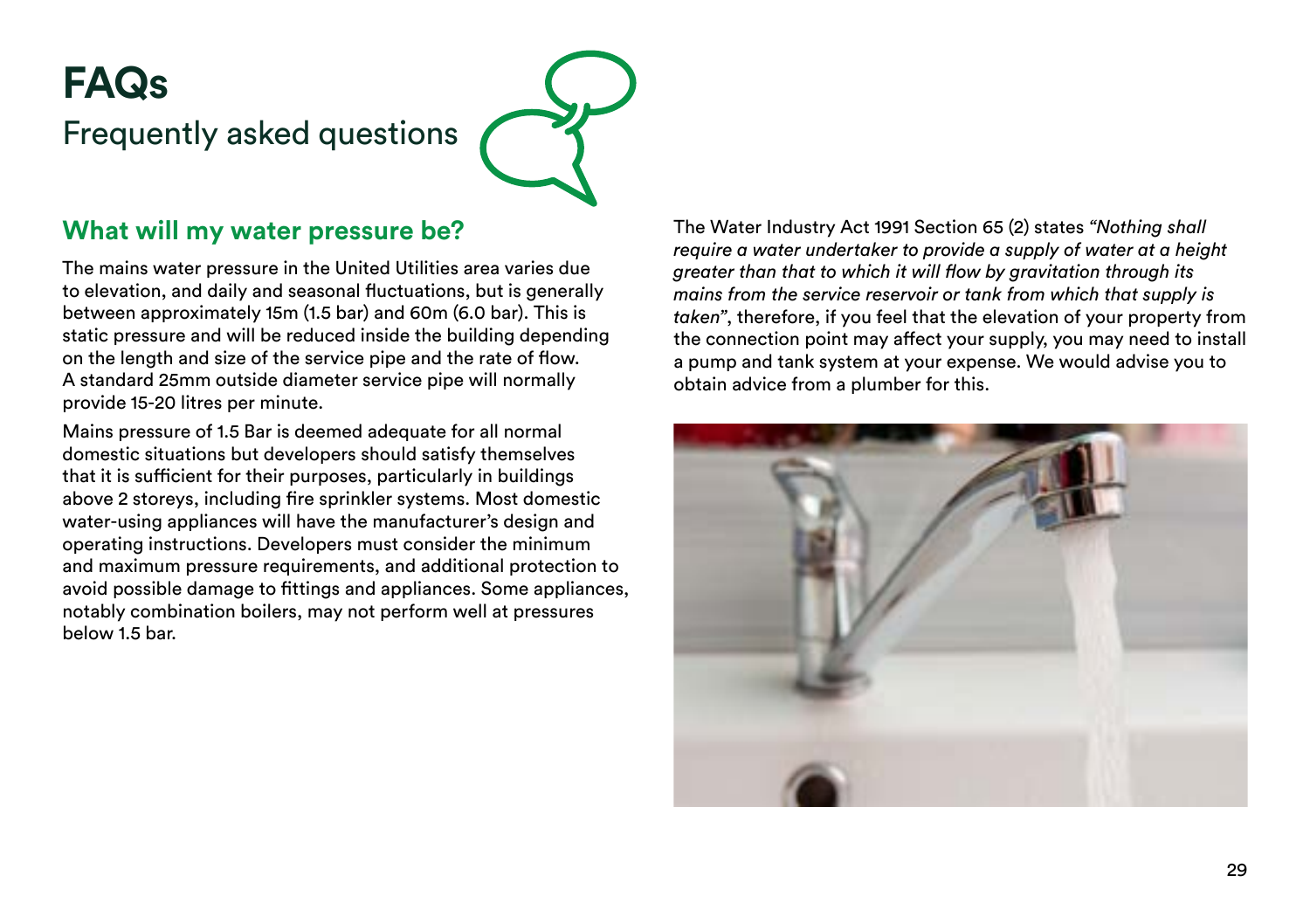# **We're here if you need us...**

### Developer Services contact details



Website: **www.unitedutilities.com/builders-developers**  Call us: **0345 072 6067**

Send us an email at: **DeveloperServicesWater@uuplc.co.uk**

### Other useful contact numbers

#### **Water or wastewater query 0345 672 3723**

- Got a burst pipe, blocked drain or sewer?
- Worried about the colour of your tap water or water pressure?
- Our team can help, 24 hours a day

#### **I don't have a water meter 0345 672 2888**

If you don't have a water meter and need help with your bill or water account.

#### **I have a water meter 0345 672 2999**

If you have a water meter and need help with your bill or water account.

**Ringing from abroad? +44 207 197 0197**

If you're ringing from abroad.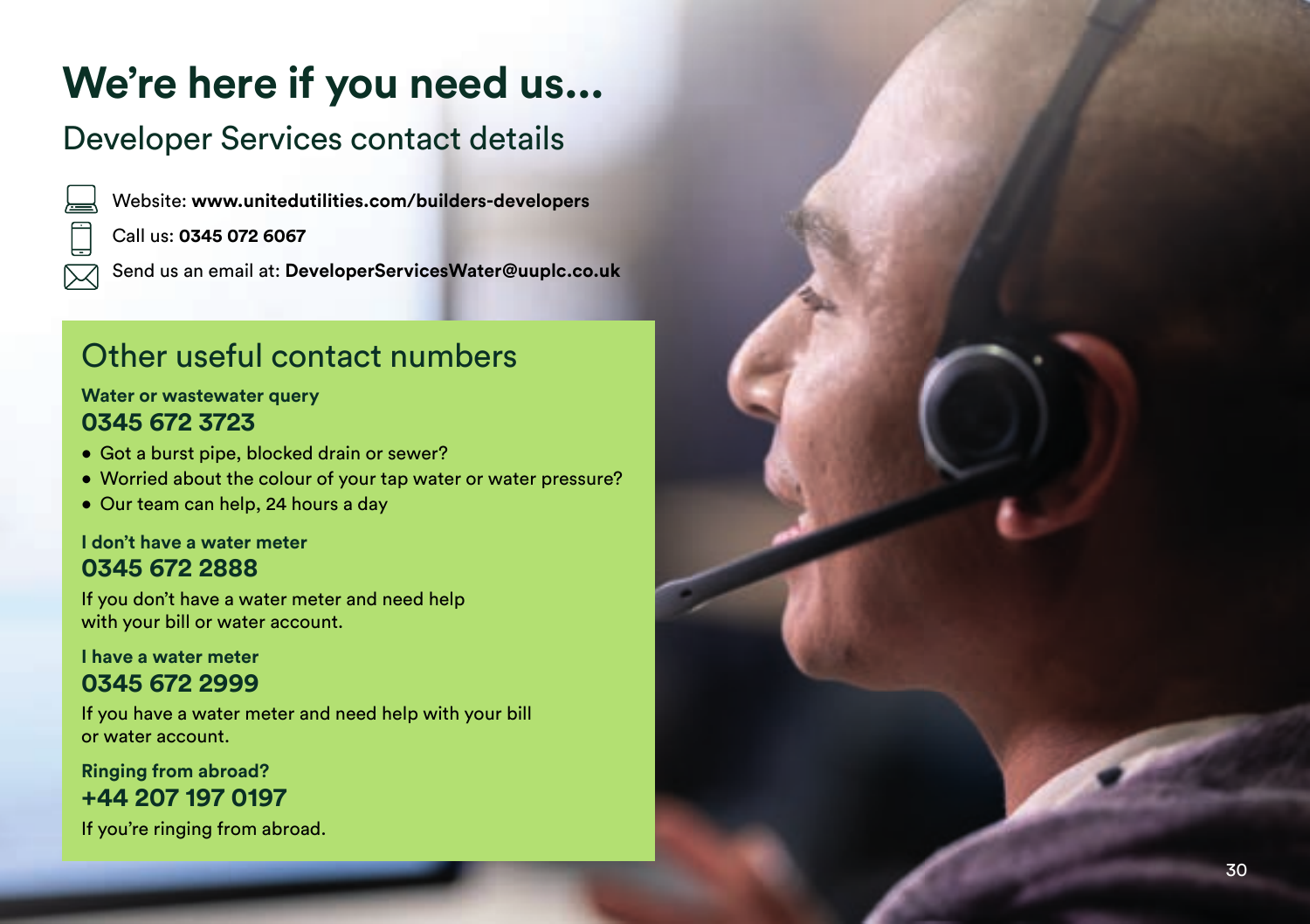# **Your feedback is important to us**

### **We're here to help**

We are confident that you will be in safe hands throughout with your Case Manager and Developer Services Inspector and Construction Co-ordinator, but if at any time you feel like things aren't quite going to plan, or you have any feedback about your water connection experience, please just drop us an email at **DeveloperFeedback@uuplc.co.uk** and one of our management team will be in touch with you to discuss this further.

### **Wow awards**

If you've received great customer service from one of our employees, we want to know about it. We want to improve the service we provide to you and believe that recognising the efforts of our employees is the key to providing amazing customer service. You can nominate any of our employees at: **unitedutilities.thewowawards.co.uk/nominate**